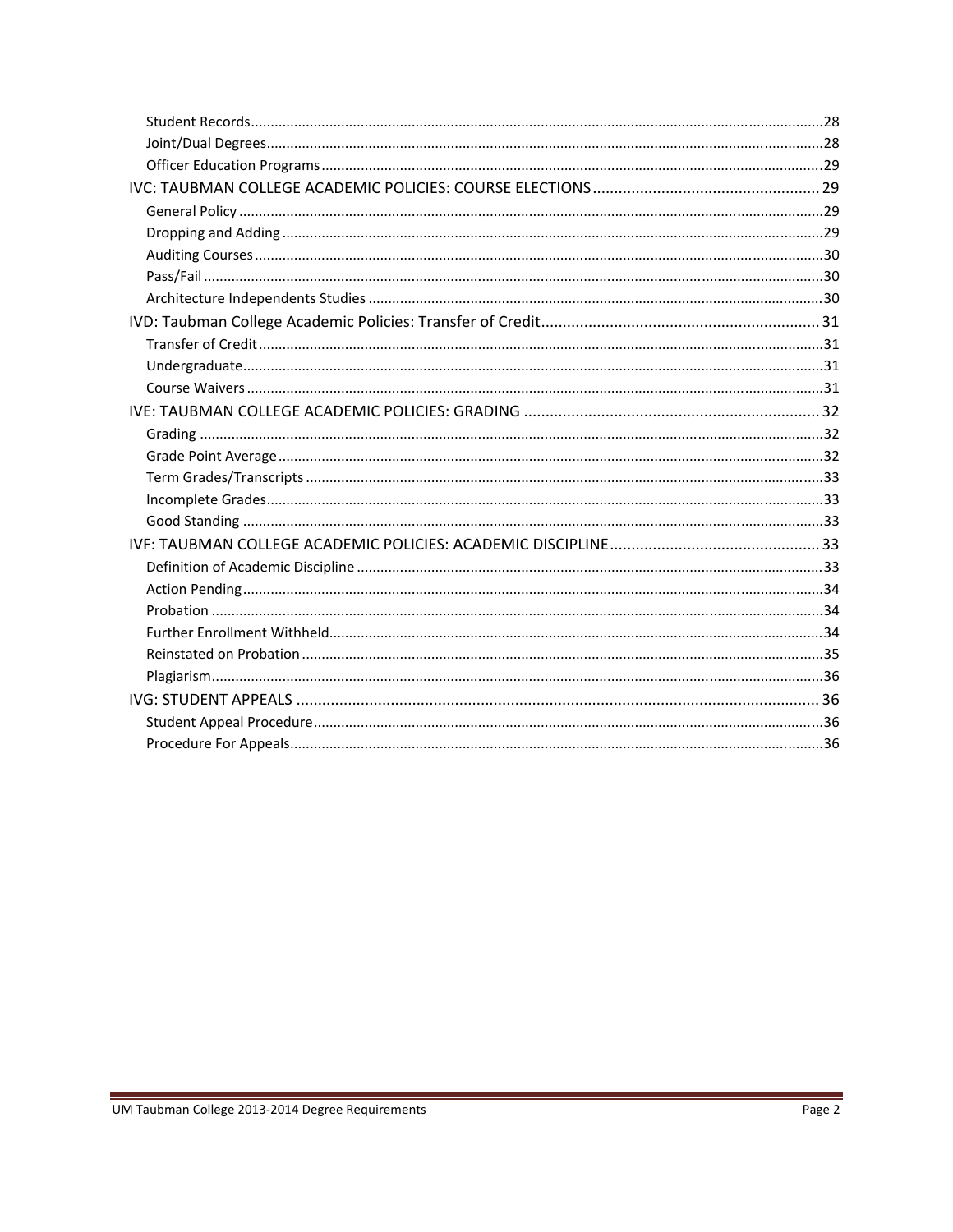# **SECTION I: ARCHITECTURE DEGREES**

## **General information: Check your degree status online**

Wolverine Access is the best place to monitor your degree status. To access, visit wolverineaccess.umich.edu and login following this path:

- Student business
- Degree progress
- My academic requirements

Please Note: This is only a guide and not an official audit. Please see Student Services for an **official audit of your records.**

# **IA: UNDERGRADUATE ARCHITECTURE**

#### **Bachelor of Science in Architecture Degree Requirements**

In order to qualify for the Bachelor of Science degree, a student must meet the following requirements:

- 1. Complete a minimum of 120 credit hours, of which a minimum of 50 credit hours, including a minimum of 45 credit hours in architecture courses, must be earned while the student is enrolled in Taubman College
- 2. Complete all required courses and distribution requirements specified for the freshman and sophomore years and all required architecture courses specified for the junior and senior years, as listed under "Sample Schedule."
- 3. For courses taken within the University of Michigan you must earn a passing grade (D or better) in each required architecture course, in each required pre‐professional course (art, English, mathematics, and physics), and in each course used to fulfill liberal arts distribution requirements (digital drawing, humanities, natural sciences, and social sciences). For courses taken at another institution a student must receive a C or better to have the course transferred into the University of Michigan Taubman College of Architecture and Urban Planning.
- 4. Earn a minimum cumulative grade point average of 2.0 (C) for all required architecture courses.
- 5. Earn a minimum cumulative grade point average of 2.0 (C) for all courses taken while enrolled in the college.

All students expecting to receive the B.S. degree are required to apply to graduate on Wolverine Access. This should be done at least three months in advance of the expected date of graduation. Students who meet this deadline will have their names published in the Commencement Program. Faculty advisors and administrators can assist students in planning their course schedules, but the student is ultimately responsible for meeting all program and degree requirements. If degree requirements are not completed for the commencement period to which the student has applied on Wolverine Access, a student must apply again on Wolverine Access to be considered for graduation at a subsequent commencement date.

\*Sample schedules for all programs available at taubmancollege.umich.edu/programs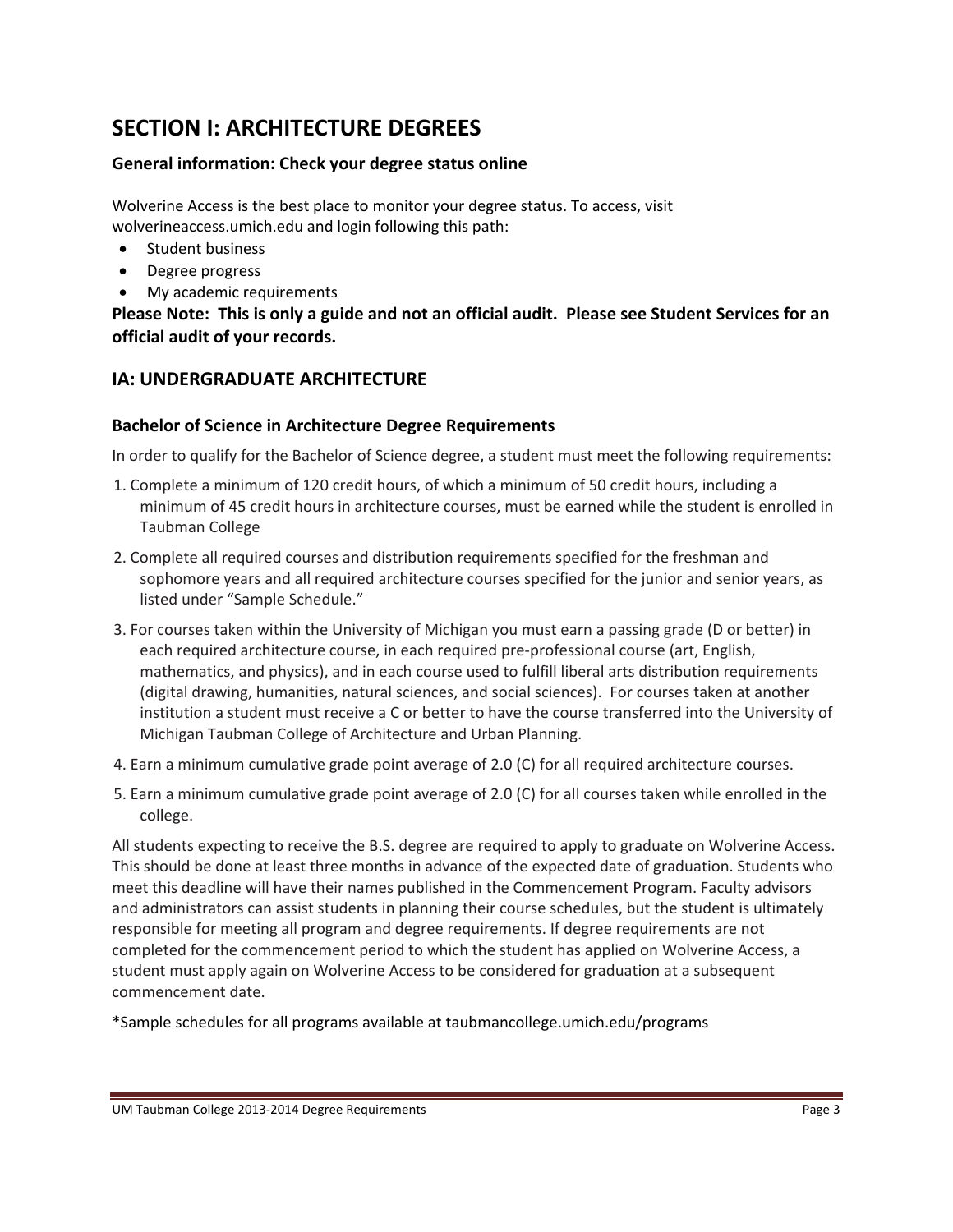#### **Bachelor of Science in Architecture Core Courses**

| 6             |
|---------------|
|               |
|               |
|               |
|               |
|               |
|               |
|               |
|               |
|               |
|               |
|               |
|               |
| $\sim$ 3      |
| $\frac{3}{2}$ |

\*If these courses were not taken prior to entering the program they must be completed during your studies in the Architecture Program.

# **IB: MASTER OF ARCHITECTURE (M.Arch)**

### **2‐Year Master of Architecture Degree Requirements**

Students must earn 60 credit hours and satisfactorily complete the required courses before a degree is granted. No transfer credit is accepted for graduate level coursework from other institutions.

Specifically, a student must complete:

- Four courses (24 credit hours) of architectural design (Arch 552, Arch 562, Arch 662, Arch 672). Spring half-term Architectural Design cannot be counted as one of the required design courses
- Five courses (15 credit hours) of specific required architecture courses (Arch 516—Architectural Representation, Arch 572—Architectural Theory and Criticism, Arch 583—Professional Practice, Arch 589—Site Planning, and Arch 660—Thesis Development Seminar)
- Two courses (6 credit hours) of 500/600 level elective architecture courses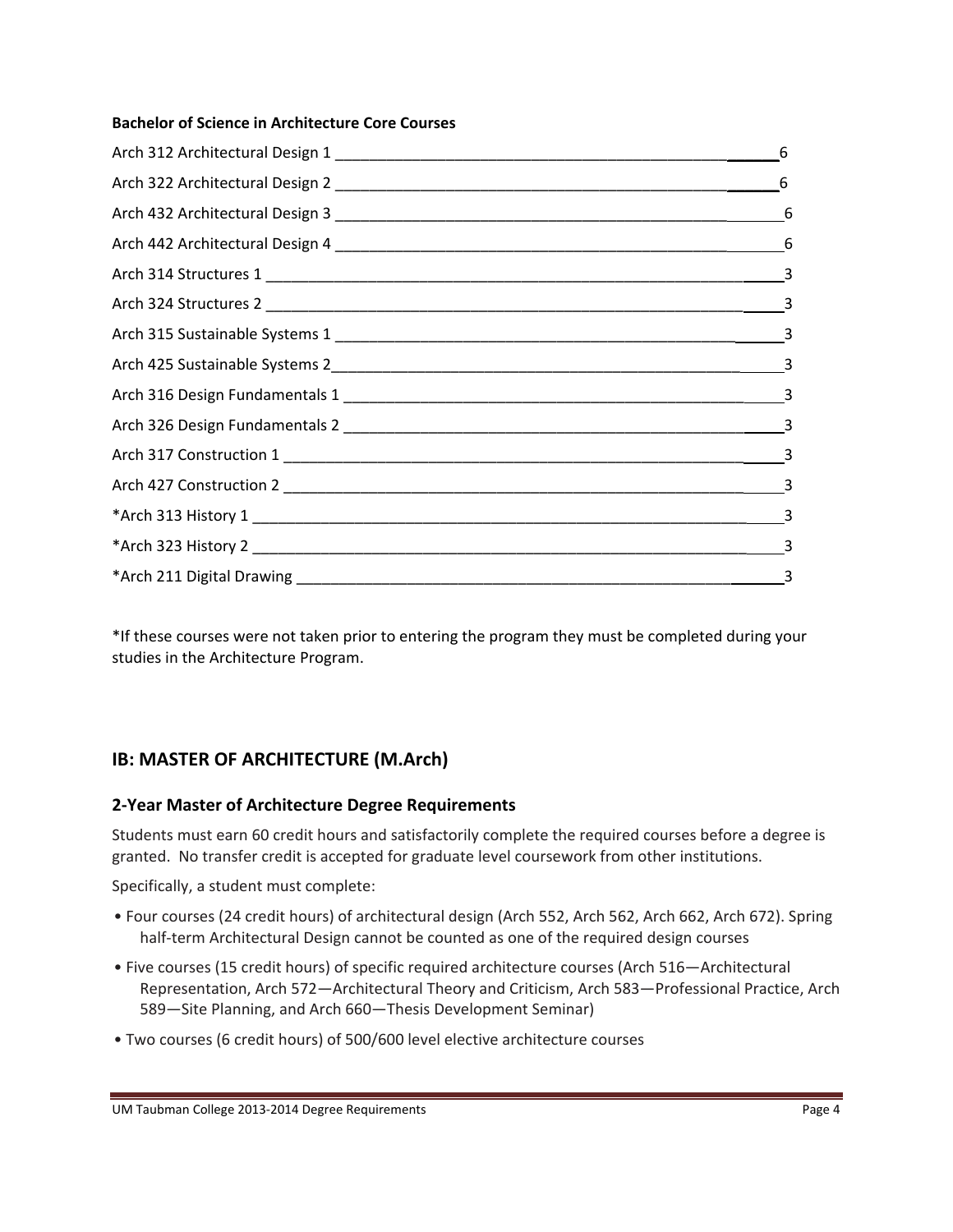- Five courses (15 credit hours) of either elective architecture courses or non‐architecture cognate courses ordinarily at the graduate level.
- \*Sample schedules for all programs available at taubmancollege.umich.edu/programs.

#### **Important Notes about M.Arch Degree Requirements:**

- It is strongly recommended that all required courses (Arch 516, Arch 572, Arch 583, Arch 589, and the required courses in Architectural History, Environmental Technology, and Structures) be taken in the terms suggested in the 2‐Year M.Arch. sample schedule online. Class sizes are limited and those students taking a required course out of the suggested sequence may find that space in some required courses is not available in the preferred term.
- No more than six hours of Tutorial Studies (Arch 593 and Arch 600) can be counted toward the 60‐ hour minimum.
- Students who enter the first year of the 2‐Year option may not elect required undergraduate architecture courses for credit.
- The one credit hour courses, Arch 993 Teaching Methods for GSIs, and Arch 690 Architectural Curriculum Practical Training, cannot be counted towards graduation requirements.
- ELI 530 does not count toward the required 60 credit hours.

The student's faculty advisor must approve all course elections, including electives and 500/600 level architecture courses, on a program planning form. The program planning form is placed on file with the college registrar and is used to finalize degree requirements at the time of graduation. In addition, all students expecting to receive the Master of Architecture Degree are required to apply to graduate on Wolverine Access. This should be done at least three months in advance of the expected date of graduation. Students who meet this deadline will have their names published in the commencement program. Faculty advisors and administrators can assist a student in planning course schedules, but the student is ultimately responsible for meeting all program and degree requirements. If degree requirements are not completed for the commencement period to which the diploma application has been filed, a student must complete a new diploma application to be considered for graduation at a subsequent commencement date.

#### **2 Year Core Courses**

| Arch 552 Arch Design V                                 | - 6 |
|--------------------------------------------------------|-----|
| Arch 562 Arch Design VI                                | - 6 |
| Arch 672 Arch Design VII                               | -6  |
| Arch 660 Thesis Development                            |     |
| Arch 662 Thesis Studio National Arch 662 Thesis Studio | - 6 |
| Arch 516 Representation                                |     |

UM Taubman College 2013-2014 Degree Requirements Page 5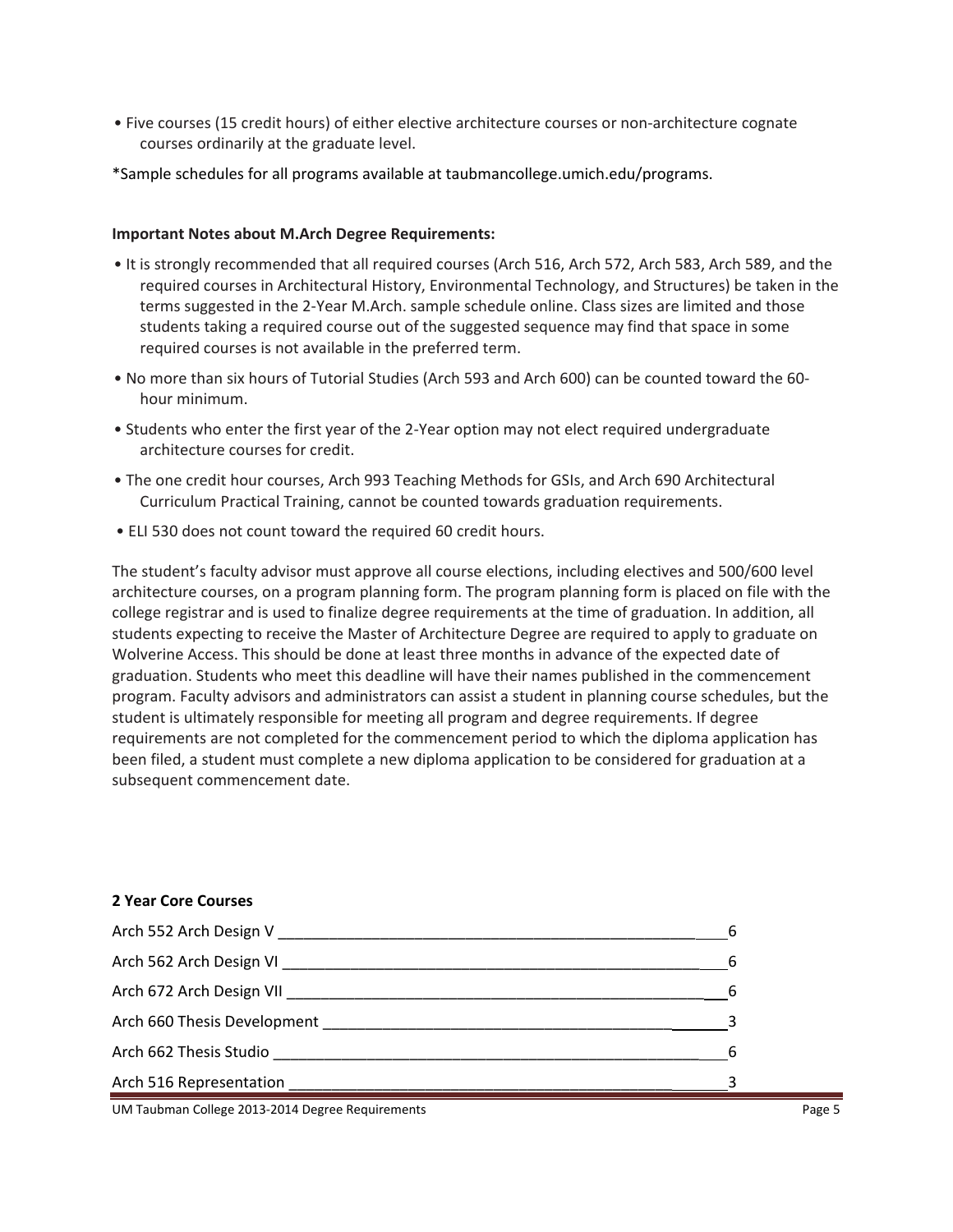| Arch 589 Site Planning         |  |  |
|--------------------------------|--|--|
| Arch 572 Theory/Criticism      |  |  |
| Arch 583 Professional Practice |  |  |

### **3‐Year Master of Architecture Degree Requirements**

In order to qualify for the 3‐Year option Master of Architecture degree, a student must complete a minimum of 105 credit hours while enrolled in Taubman College, in addition to satisfactorily completing the two pre‐requisite courses: Calculus 1 and Physics 1 (lecture and lab). No transfer credit is accepted for graduate level coursework from other institutions.

Specifically a student must complete:

- Seven courses (42 credit hours) of Architectural Design (Arch 402, Arch 412, Arch 422, Arch 552, Arch 562, Arch 662, Arch 672). Spring half‐term Architectural Design cannot be counted as one of the required design courses
- Five courses (15 credit hours) of specific required architecture courses (Arch 516—Architectural Representation, Arch 572—Architectural Theory and Criticism, Arch 583—Professional Practice, Arch 589—Site Planning, and Arch 660—Thesis Development Seminar)
- One course (3 credit hours) in History of Architecture (Arch 413)
- Two courses (6 credit hours) in Sustainable Systems (Arch 315 and Arch 425)
- Two courses (6 credit hours) in Structures, (Arch 314 and Arch 324).
- One course (3 credit hours) in Design Fundamentals, Arch 416.
- Two courses (6 credit hours) in Construction, Arch 417 and Arch 527.
- Three courses (9 credit hours) selected from 500/600 level architecture electives.
- Five courses (15 credit hours) selected from architecture or non‐architecture cognate courses ordinarily at the graduate level.

 **EFFECTIVE FALL 2013**: A student must complete the required credit hours (60 credit hours for the 2 year program or 105 credit hours for the 3 year program) for the M.Arch. degree with a cumulative GPA of 3.0 or above and with a grade of C‐ or better in each required architecture course. Those students earning a cumulative GPA in the top 5% of their class shall graduate with high distinction; students earning a GPA in the top 5%‐10% of the class shall graduate with distinction. These honors will be entered on the student's transcript and diploma.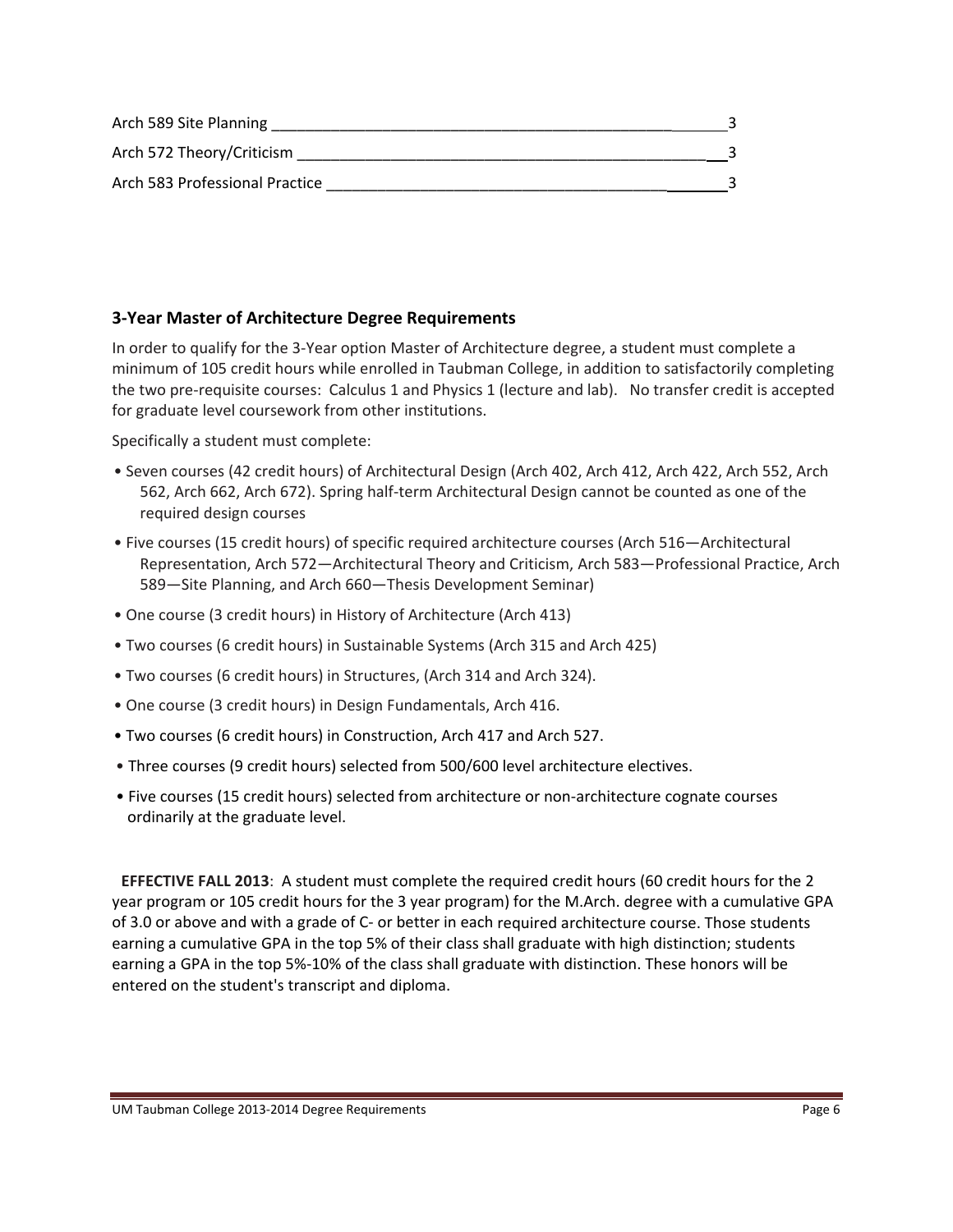#### **Notes:**

- Students should make every effort to take all required courses (Arch 516, Arch 572, and Arch 589) in the terms suggested in the sample schedule. Class sizes are limited and space may not be available in the preferred term for students taking required courses out of the recommended sequence.
- Arch 583, Professional Practice is offered both fall and winter terms. Students can select when they would like to take this course depending on space available.
- No more than six hours of tutorial studies (Arch 593, Arch 600) can be counted toward the 105‐hour minimum
- The student must earn a cumulative GPA of 3.0 or above, with a grade of D or better in each required architecture course
- All required 300‐ and 400‐level architecture courses and a digital drawing course should be completed by the end of the second year
- All course elections must be approved by the student's faculty advisor on a 3-Year program planning form. Policies regarding the diploma application and graduation honors are the same as those for other graduate students

\*Sample schedules for all programs available at taubmancollege.umich.edu/programs

#### **3G Core Courses**

UM Taubman College 2013-2014 Degree Requirements Page 7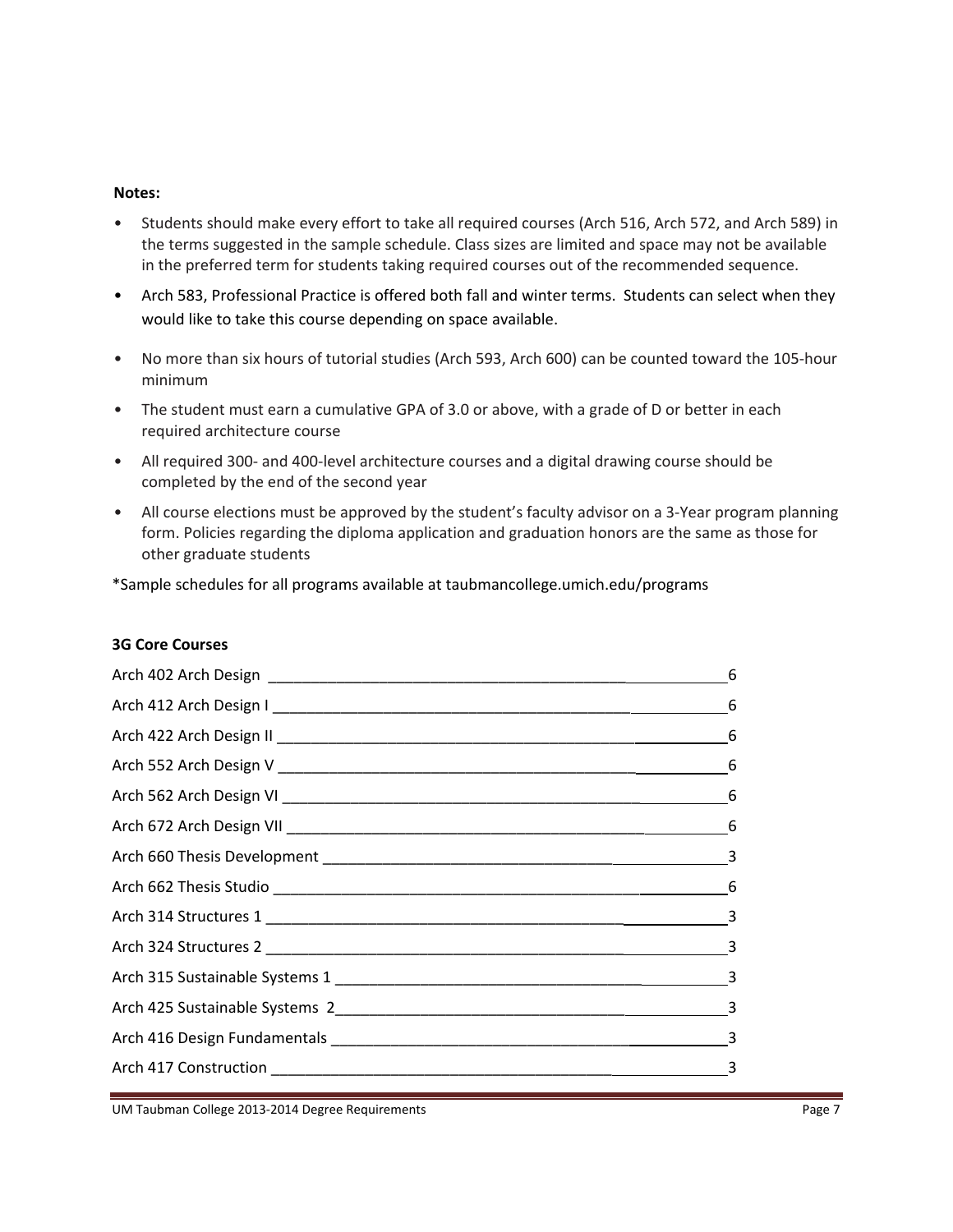| Arch 516 Representation        |  |
|--------------------------------|--|
| Arch 527 Building Systems      |  |
| Arch 572 Theory/Criticism      |  |
| Arch 583 Professional Practice |  |
| Arch 589 Site Planning         |  |

# **IC: Master of Science in Architecture Degree Requirements**

## **Master of Science in Architecture; Concentration: Conservation**

Completion of a minimum of 36 credit hours with a GPA of 5.0 (B) or better. Specifically a student must complete the following in good standing (grade of 'B' or better): Core Requirements:

- One course (3 credit hours) in MS Proseminar (Arch 714);
- One course (3 credit hours) in MS Concentration Theory (Arch 716);
- Two courses (6 credit hours) in MS Concentration Core A & B (Arch 717 / 553);
- One course (6 credit hours) in MS Practicum (Arch 700, Section 003);
- One course (6 credit hours) in MS Capstone (Arch 739, Section 003);
- Four courses (12 credit hours) of Open electives two courses of which must be cognates (defined by Rackham Graduate School as graduate‐level courses in a discipline or area different from the student's field of study).

# **Master of Science in Architecture; Concentration: Material Systems**

Completion of a minimum of 36 credit hours with a GPA of 5.0 (B) or better. Specifically a student must complete the following in good standing (grade of 'B' or better): Core Requirements:

- One course (3 credit hours) in MS Proseminar (Arch 714);
- One course (3 credit hours) in MS Concentration Theory (Arch 706);
- Two courses (6 credit hours) in MS Concentration Core A & B (Arch 707 / 708);
- One course (6 credit hours) in MS Practicum (Arch 700, Section 002);
- One course (6 credit hours) in MS Capstone (Arch 739, Section 002);
- Four courses (12 credit hours) of Open electives two courses of which must be cognates (defined by Rackham Graduate School as graduate‐level courses in a discipline or area different from the student's field of study).

# **Master of Science in Architecture; Concentration: Digitial Technologies**

Completion of a minimum of 36 credit hours with a GPA of 5.0 (B) or better. Specifically a student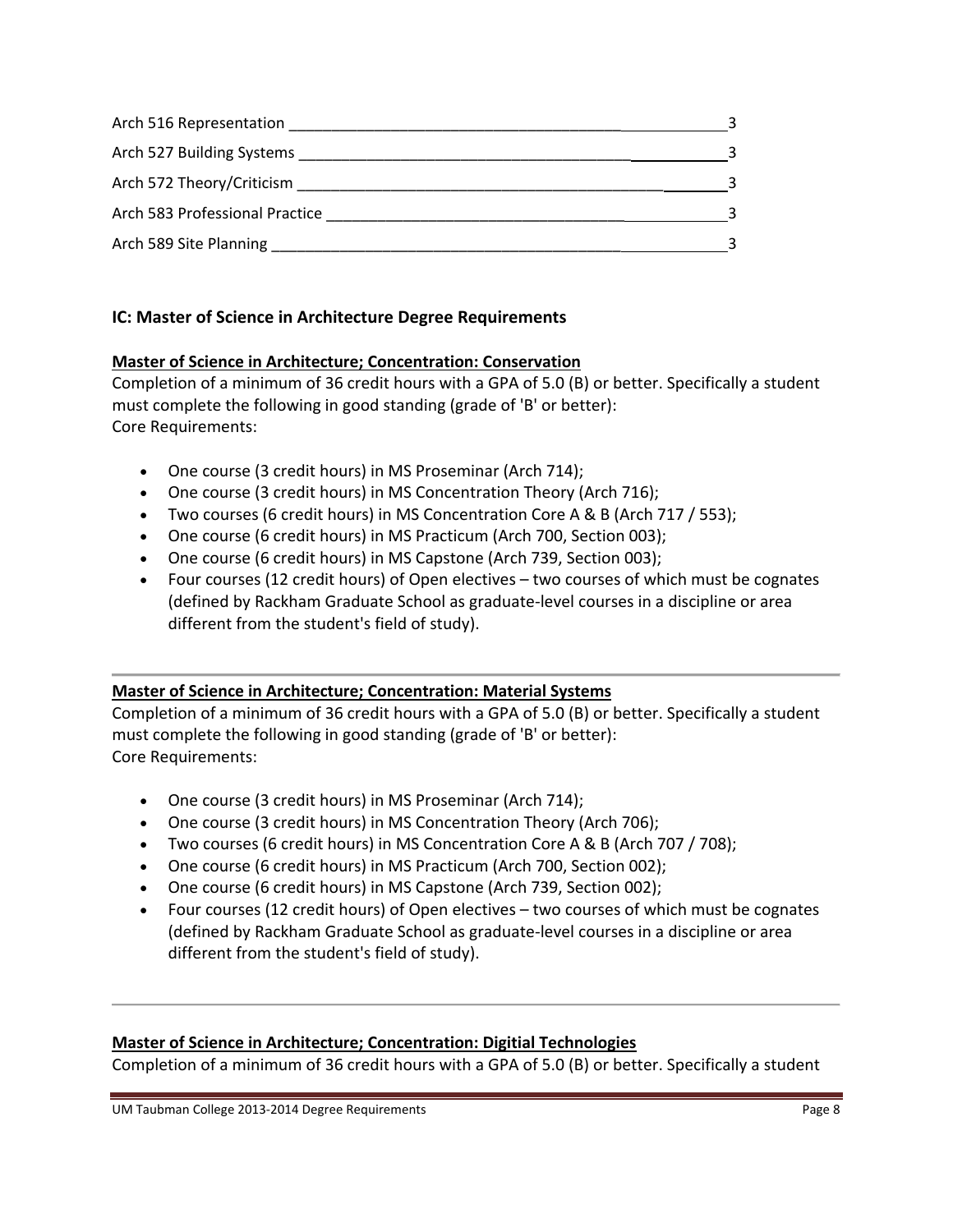must complete the following in good standing (grade of 'B' or better): Core Requirements:

- One course (3 credit hours) in MS Proseminar (Arch 714);
- One course (3 credit hours) in MS Concentration Theory (Arch 701);
- Two courses (6 credit hours) in MS Concentration Core A & B (Arch 702 / 703);
- One course (6 credit hours) in MS Practicum (Arch 700, Section 001);
- One course (6 credit hours) in MS Capstone (Arch 739, Section 001);
- Four courses (12 credit hours) of Open electives two courses of which must be cognates (defined by Rackham Graduate School as graduate‐level courses in a discipline or area different from the student's field of study).

# **Master of Science in Architecture; Concentration: Design Reseach**

To earn the Master of Science degree students must complete a minimum of 30 credit hours with a GPA of 5.0 (B) or better.

- 1. One course (1 credit hour) of MS \_Topic Seminar (Arch 711).
- 2. One course (1 credit hour) of MS\_Topic Workshop (Arch 712).
- 3. One course (3 credit hours) of MS\_DR Seminar (Arch 720).
- 4. One course (3 credit hours) of MS\_Teaching Practicum (Arch 721).
- 5. Two courses (10 credit hours) of MS\_DR Thesis Studio (Arch 741).
- 6. Two courses (6 credit hours) of cognate courses related to the student's area, option, or interests. Courses offered by University units other than the Architecture Program are considered cognate courses.

# **Master of Science in Architecture; Concentration: Conservation**

Completion of a minimum of 36 credit hours with a GPA of 5.0 (B) or better. Specifically a student must complete the following in good standing (grade of 'B' or better): Core Requirements:

- One course (3 credits) in MS Proseminar (Arch 714);
- One course (3 credits) in MS Concentration Theory (Arch 726);
- Two courses (6 credits) in MS Concentration Core A & B (Arch 727/728)
- One course (6 credits) in MS Practicum (Arch 700, Section 004)
- One course (6 credits) in MS Capstone (Arch 739, Section 004)

Electives (must be taken for letter grades):

- Two courses Open Elective (6 credits).
- Two courses Cognate Elective non-Architecture program graduate level defined by Rackham Graduate School (6 credits).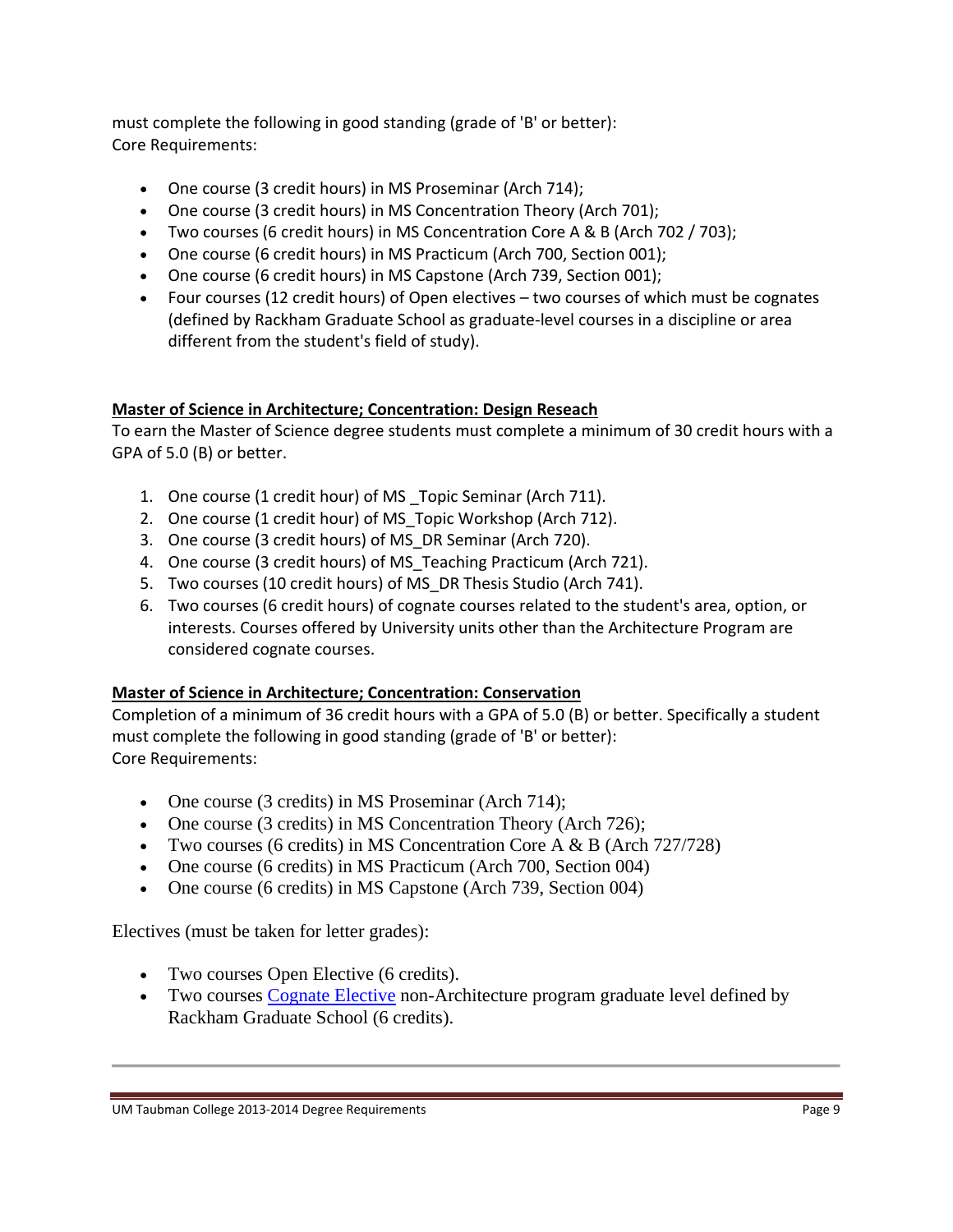## **ID: Ph.D. in Architecture Degree Requirements**

Students who have been offered admission are required to complete a minimum of 40 credit hours of graded course work (including core courses and electives) prior to achieving candidacy. Specifically, students are required to take:

- 1. 13 credit hours of core courses (including 4 credit hours related to the Research Practicum)
- 2. 12 credit hours of letter graded courses in the major specialization area
- 3. 9 credit hours of letter graded courses in the minor specialization area
- 4. 6 credit hours of letter graded elective courses.

All students who anticipate working with quantitative or qualitative data manipulation are required to complete at least 3 credit hours of graded coursework in statistical analyses and/or advanced research methods (beyond the required core course).

Students must complete two consecutive terms of full‐time graduate work in residence beginning in the fall term of their first year so that the core courses may be taken in the required sequence. Students who have been offered special admission will be required to complete additional course work. Rackham requires that graduate‐level cognate courses of four credit hours be satisfactorily completed in a department/program other than the Architecture Program. These courses may be used to satisfy the major or minor requirement and must be approved by the student's major professor. These credit hours are not additional to the 40 required program hours. Upon satisfactorily completing all Ph.D. course work, a Ph.D. student is eligible to apply for and be awarded the Master of Science degree.

#### **Ph.D. In Architecture Core Courses**

The core curriculum for the program consists of courses in the theoretical foundations of architecture, research methods, and seminars relating to the student's major and/or minor specialization areas. For detailed description of these courses see the Course Descriptions section.

#### Course Credit Hours

| Arch 812 Theory in Architectural Research<br>(Ph.D. student in the H/T specialization area can replace 812 with an alternative course designated by the H/T area) |  |
|-------------------------------------------------------------------------------------------------------------------------------------------------------------------|--|
| Arch 813 Research Design and Methods in Architecture<br>Section 001-HT<br>Section 002-BT, DS<br>2.                                                                |  |
| Area Seminar (choose one of three options)<br>Arch 823: Architectural History and Theory<br>Arch 824: Design Studies<br>Arch 825: Building Technology             |  |
| Arch 839 Research Practicum                                                                                                                                       |  |
| <b>TOTAL</b>                                                                                                                                                      |  |

With approval from Doctoral Studies a student may elect to take another 3 hour methods course in lieu of Arch 813.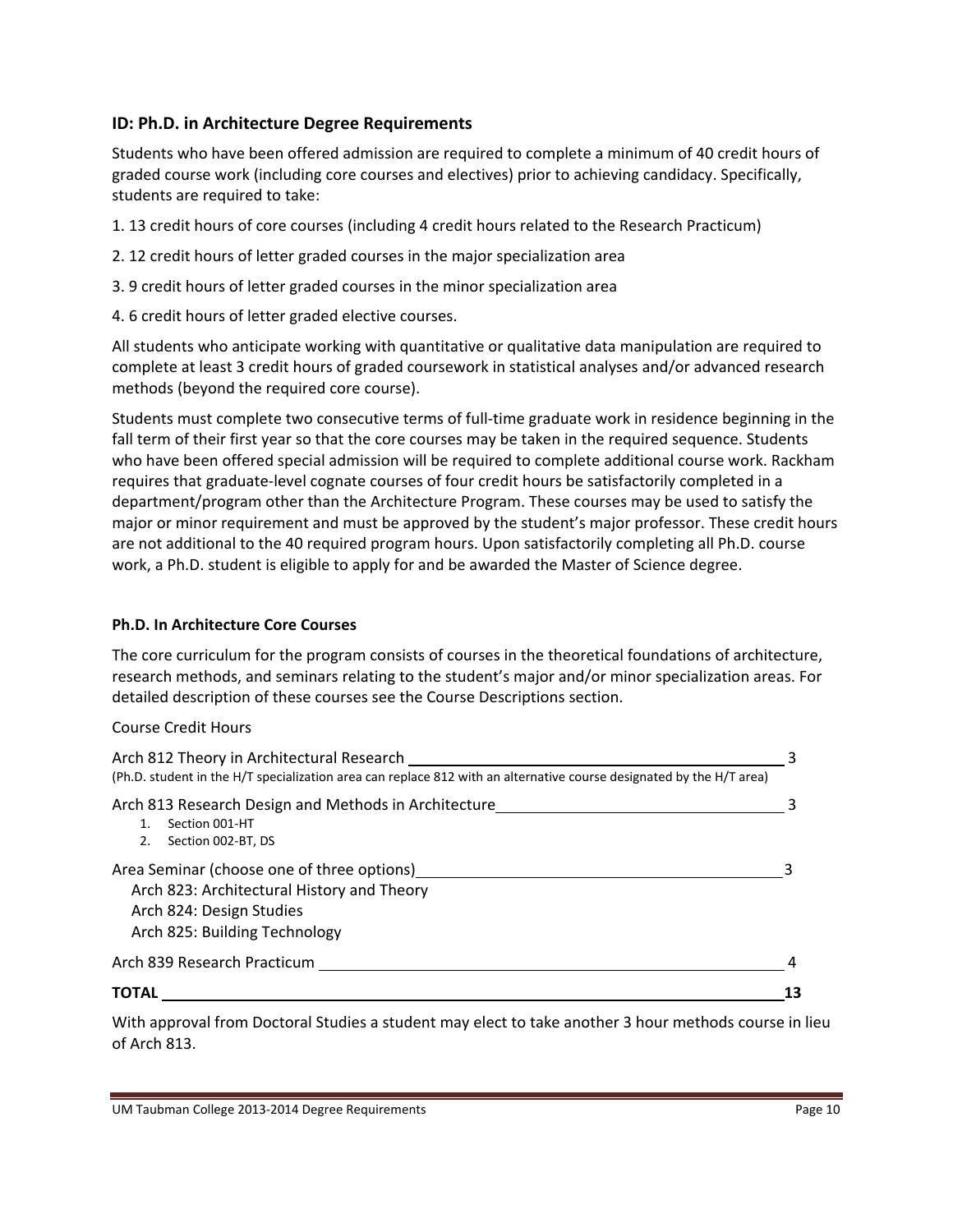# **IE: MASTER OF ARCHITECTURE DUAL DEGREES**

\*Sample schedules for all programs available at taubmancollege.umich.edu/programs

### **2‐Year M. Arch/M.U.P Degree Requirements**

Students must register in the Taubman College of Architecture and Urban Planning and the Rackham Graduate School. Course elections should be identical in each unit for each semester. The dual M.Arch/M.U.P. degree requires the completion of a minimum of 84 credit hours. Specifically, a student must complete:

- 1. 36 credit hours of 500/600 level architecture courses, including four courses (24 credit hours) of architectural design (Arch 552, Arch 562, Arch 662, Arch 672)
- 2. Five courses (15 credit hours) of specific required architecture courses: (Arch 516—Architectural Representation, Arch 572—Architectural Theory and Criticism, Arch 583—Professional Practice, Arch 589—Site Planning, and Arch 660—Thesis Development Seminar)
- 3. 30 credit hours of graduate level urban planning courses, including all "core" course work unless waived by the instructor
- 5. Any additional cognate/elective courses needed to fulfill the 84 credit hour requirement

In addition, students who lack college‐level economics and statistics must complete acceptable courses in these two areas. One, but not both, may be counted toward the 30 credit hours of graduate‐level urban planning courses, provided it has been taken for graduate credit. A cumulative GPA of "B" must be earned in each unit and not more than 24 credit hours may be double-counted toward the two degrees.

Each unit maintains a separate transcript and either degree may be awarded independently, provided the requirements for the single degree have been met. Because enrollment in the dual program involves two separate units, it becomes the responsibility of the student to follow the academic policies and procedures of each.

### **2‐Year M. Arch/M.B.A. Degree Requirements**

Students in the Joint Degree M.Arch./M.B.A. Program must complete a minimum of 93 credit hours, including a minimum of:

### **60 credit hours in Taubman College (cannot include transfer credit or work experience) including:**

• 30 credit hours of 500/600 level architecture courses, including four courses (24 credit hours) of architectural design (Arch 552, Arch 562, Arch 662, Arch 672)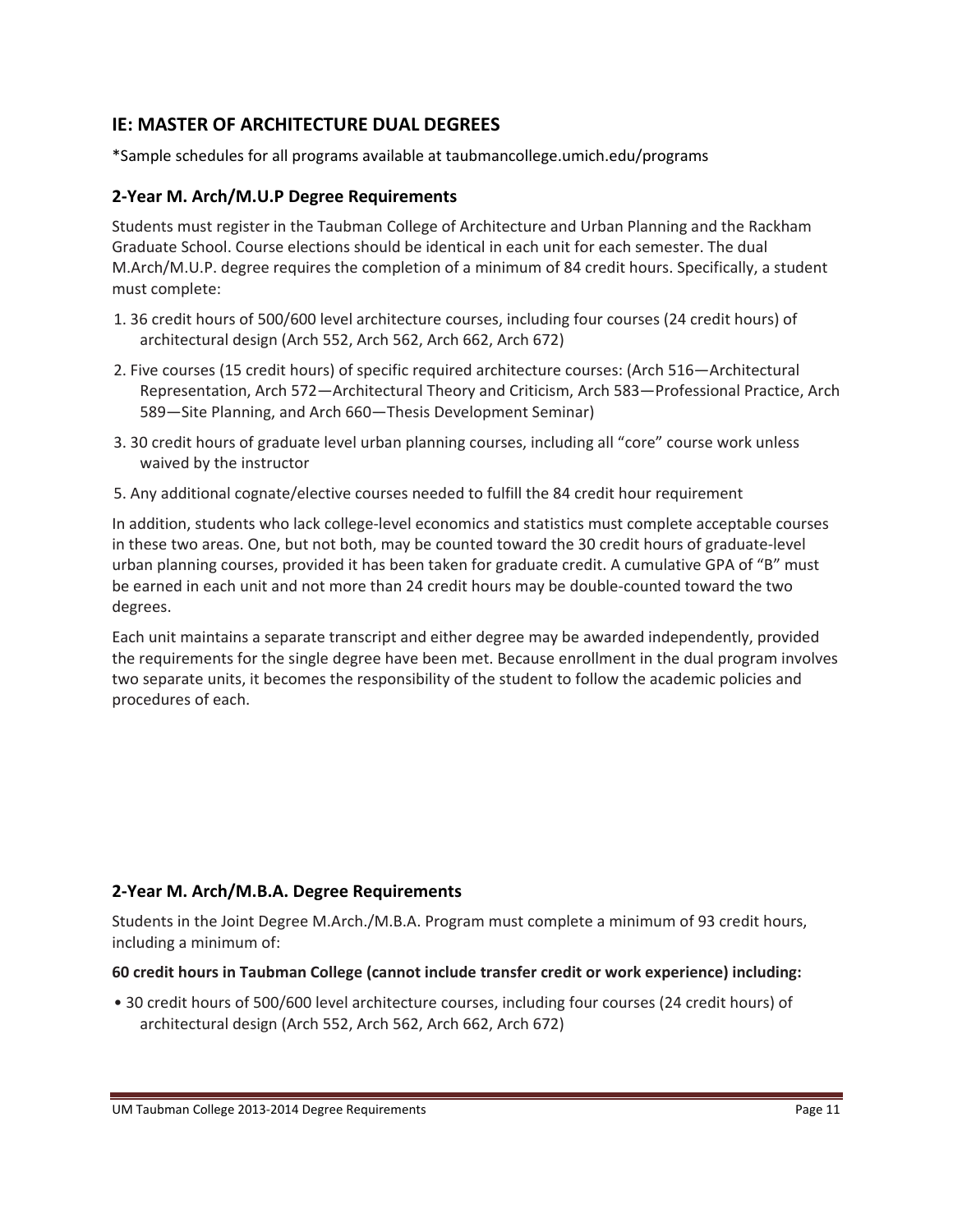- Five courses (15 credit hours) of specific required architecture courses (Arch 516—Architectural Representation, Arch 572—Architectural Theory and Criticism, Arch 583—Professional Practice, Arch 589 ‐ Site Planning and Arch 660 – Thesis Development Seminar )
- One course in each of three subject areas (3 credit hours each): Architectural History, Environment Technology and Structures
- 15 credit hours of transferable electives from the Business School

### **60 credit hours in the Business School, including:**

- 30 credit hour M.B.A. core (no credit is awarded for Business Administration core courses successfully waived; credit must be earned with Business electives
- 15 elective credit hours in Business Administration
- 15 credit hours of transferable electives from Taubman College

## **2‐Year M. Arch/M.Eng. Degree Requirements**

Students must dually register in the A. Alfred Taubman College of Architecture and Urban Planning and the college of Engineering. For any given term, courses being double‐counted should be elected in each unit, while those pertaining only to the M.Arch. degree are elected in Architecture and Urban Planning and those pertaining only to the M.Eng. degree in Engineering. The dual M. Arch./ M.Eng. degree requires the completion of a minimum of 75 credit hours. Specifically, a student must complete:

- 1. Four courses (24 credit hours) of architectural design (Arch 552, Arch 562, Arch 662, Arch 672);
- 2. Five courses (15 credit hours) of specific required architecture courses: (Arch 516—Architectural Representation, Arch 572—Architectural Theory and Criticism, Arch 583—Professional Practice, Arch 589—Site Planning, and Arch 660—Thesis Development Seminar)
- 3. Two courses (6 credit hours) selection from 500/600 level Architecture Courses
- 3. 9 credit hours of construction engineering "core" courses (CEE 531, CEE 532, CEE 536)
- 4. 6 credit hours of graduate‐level construction engineering courses
- 5. 3 credit hours of a construction practice seminar (CEE 530)
- 6. Any additional cognate/elective courses needed to fulfill the 75 credit hours and general requirements of each degree

In addition to the requirements outlined above, students must also complete—by the end of their first year of graduate study—the following courses or approved equivalents: CEE 351 Civil Engineering Materials, CEE 431 Construction Contracting, CEE 432 Construction Engineering, and CEE 445 Engineering Properties of Soils. In order to minimize scheduling problems, students are strongly encouraged to complete these courses prior to entering the dual program. Note that these four courses, as well as other 300 and 400 level courses, will not be recognized for graduate credit within the 30 credit hours required for the M.Eng. degree.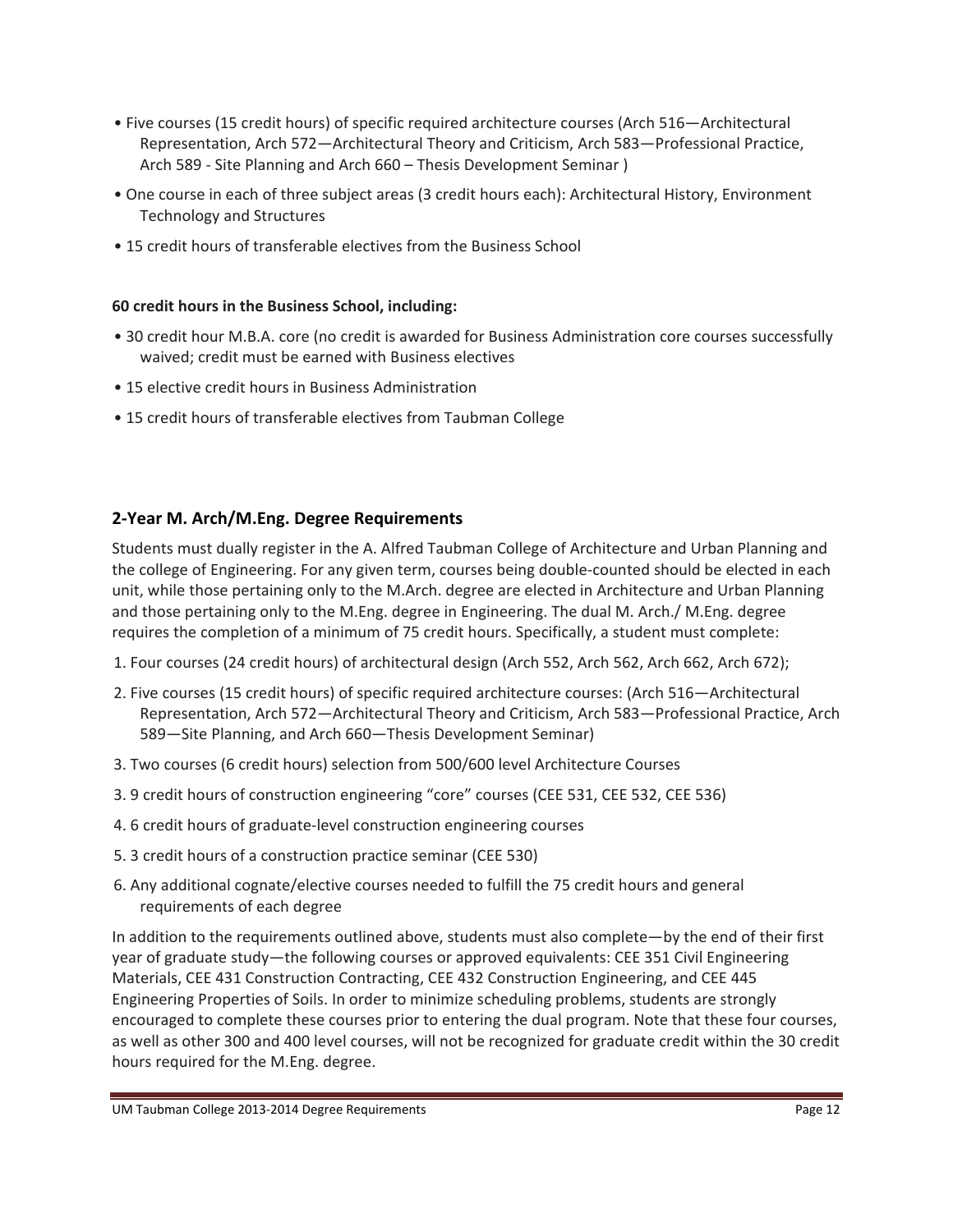A cumulative GPA of "B" must be earned in each unit and no more than 15 credit hours may be double‐ counted toward the two degrees. Each unit maintains a separate transcript and either degree may be awarded independently, provided the requirements for the single degree have been met. Because enrollment in the dual program involves two separate units, it becomes the responsibility of the student to follow the academic policies and procedures of each.

# **M. Arch/M.S. Degree Requirements**

The dual M.Arch./M.S. degree requires the completion of a minimum of 90 credit hours (M.Arch. 2‐Year) or 135 credit hours (M.Arch. 3‐Year). It is possible to double‐count up to 15 credit hours, resulting in a minimum of 75 credit hours (M.Arch. 2‐Year) or 120 credit hours (M.Arch. 3‐Year).

Specifically, a student must complete:

# **M.Arch. 2‐Year /M.S.:**

1. 36 credits hours of 500/600 level architecture courses, including four courses (24 credit hours) of Architectural Design (Arch 552, Arch 562, Arch 662, Arch 672)

2. 5 courses (15 credit hours) of specific required architecture courses: Arch 516—Architectural Representation, Arch 572—Architectural Theory and Criticism, Arch 583—Professional Practice, Arch 589—Site Planning, and Arch 660—Thesis Development Seminar

3. 1 course (3 credit hours) in each of three subject areas: Architectural History, Environmental Technology, and Structures

4. 12 credit hours of required M.S. core courses

5. 30 credit hours of electives or cognates in the student's area of specialization (at least 6 credit hours must be cognates)

# **M.Arch. 3‐Year /M.S.:**

1. 43 credit hours total of: 3 Architectural Design courses (Arch 402, Arch 412, and Arch 422), 1 course in Design Fundamentals (Arch 416), 1 course in History of Architecture (Arch 413), 2 courses in Construction (Arch 417, Arch 527), 2 courses in Structures (Arch 314, Arch 324), and 2 courses in Sustainable Systems(Arch 315, Arch 425)

2. Four courses (24 credit hours) of architectural design (Arch 552, Arch 562, Arch 662, Arch 672)

3. 5 courses (15 credit hours) of specific required architecture courses: Arch 516—Architectural Representation, Arch 572—Architectural Theory and Criticism, Arch 583—Professional Practice, Arch 589—Site Planning, and Arch 660—Thesis Development Seminar

4. 2 courses (6 credit hours) selected from 500/600‐level History/Theory courses and 1 course (3 credits each) selected from 500/600 level courses in each of four subject areas: Environmental Technology, Structures, and Design Fundamentals

5. 12 credit hours of required M.S. core courses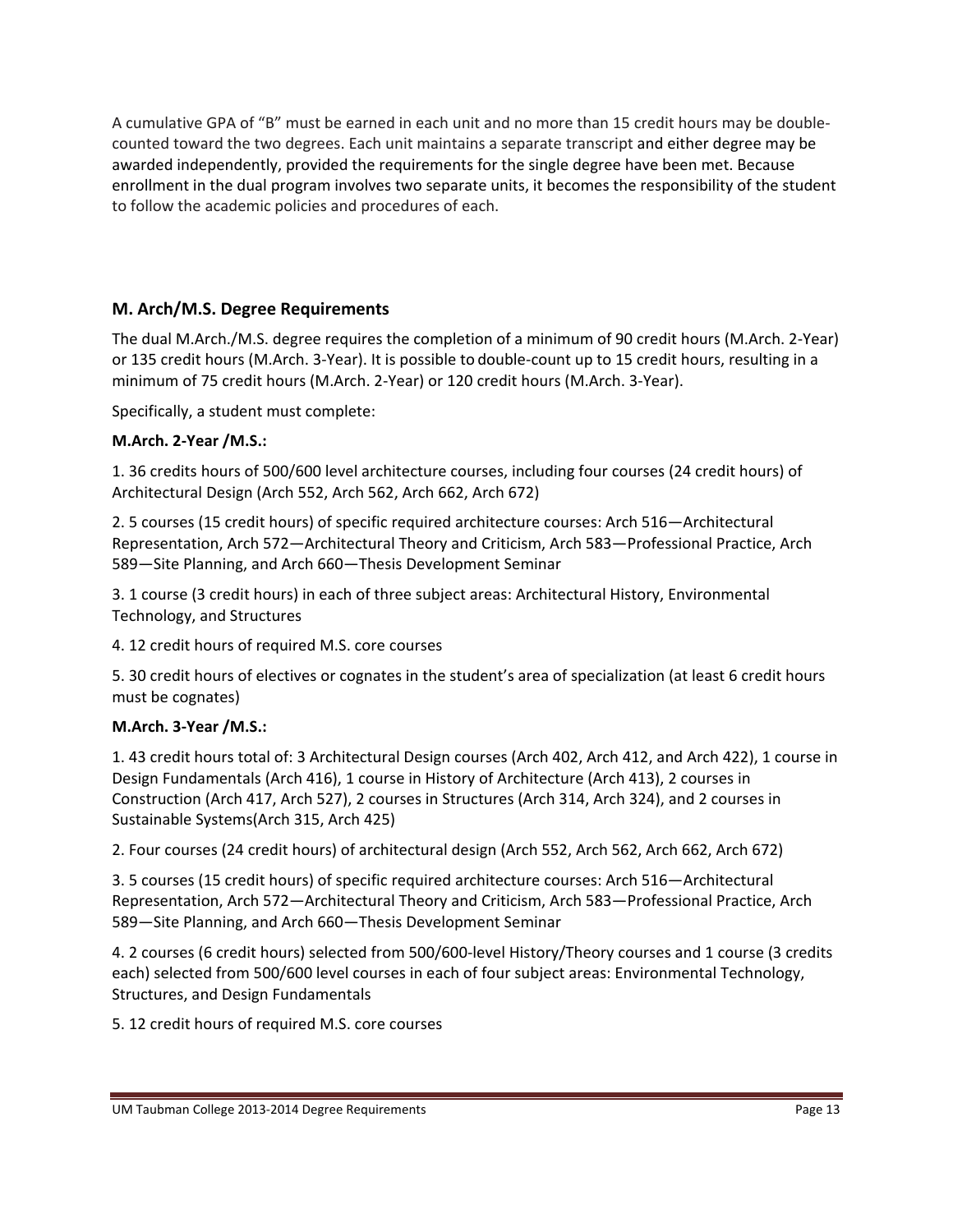# **SECTION II: URBAN DESIGN DEGREES**

## **General information: Check your degree status online**

Wolverine Access is the best place to monitor your degree status. To access, visit wolverineaccess.umich.edu and login following this path:

- Student business
- Degree progress

My academic requirements

Please Note: This is only a guide and not an official audit. Please see Student Services for an **official audit of your records.**

# **IA: MASTER OF URBAN DESIGN (MUD)**

## **Master of Urban Design Degree Requirements**

The M.U.D. Program requires 52 academic credits. The program is 12 months in length consisting of a summer half term (July–August), fall full term (September–December), winter full term (January–April), and spring half term (May–June).

\*Sample schedules for all programs available at taubmancollege.umich.edu/programs

### **Master of Urban Design Core Courses**

| 6   |
|-----|
|     |
|     |
|     |
|     |
|     |
|     |
| 1.5 |
|     |
|     |
|     |
|     |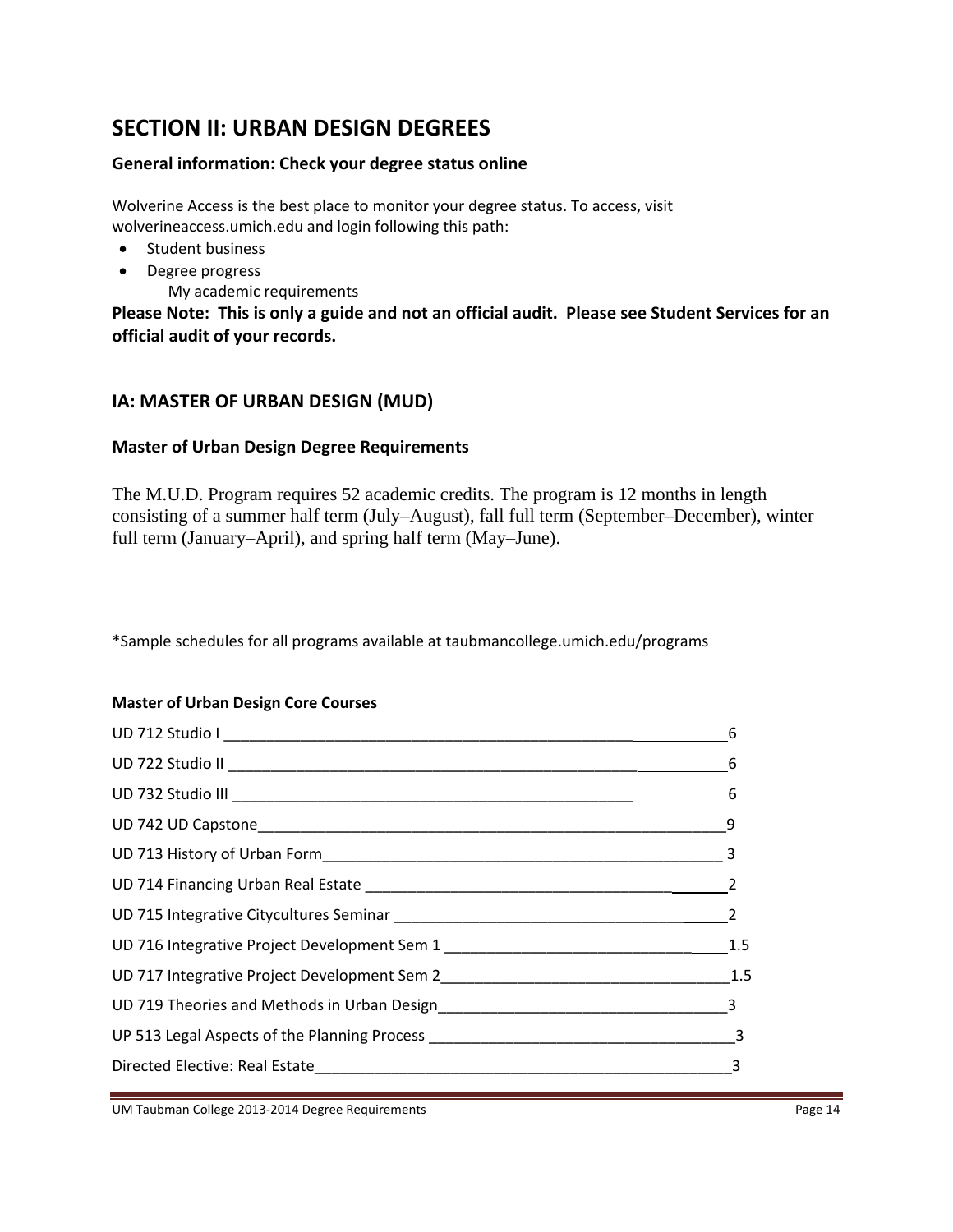| Directed Elective: Ecology/Sustainability |  |
|-------------------------------------------|--|
| Open elective                             |  |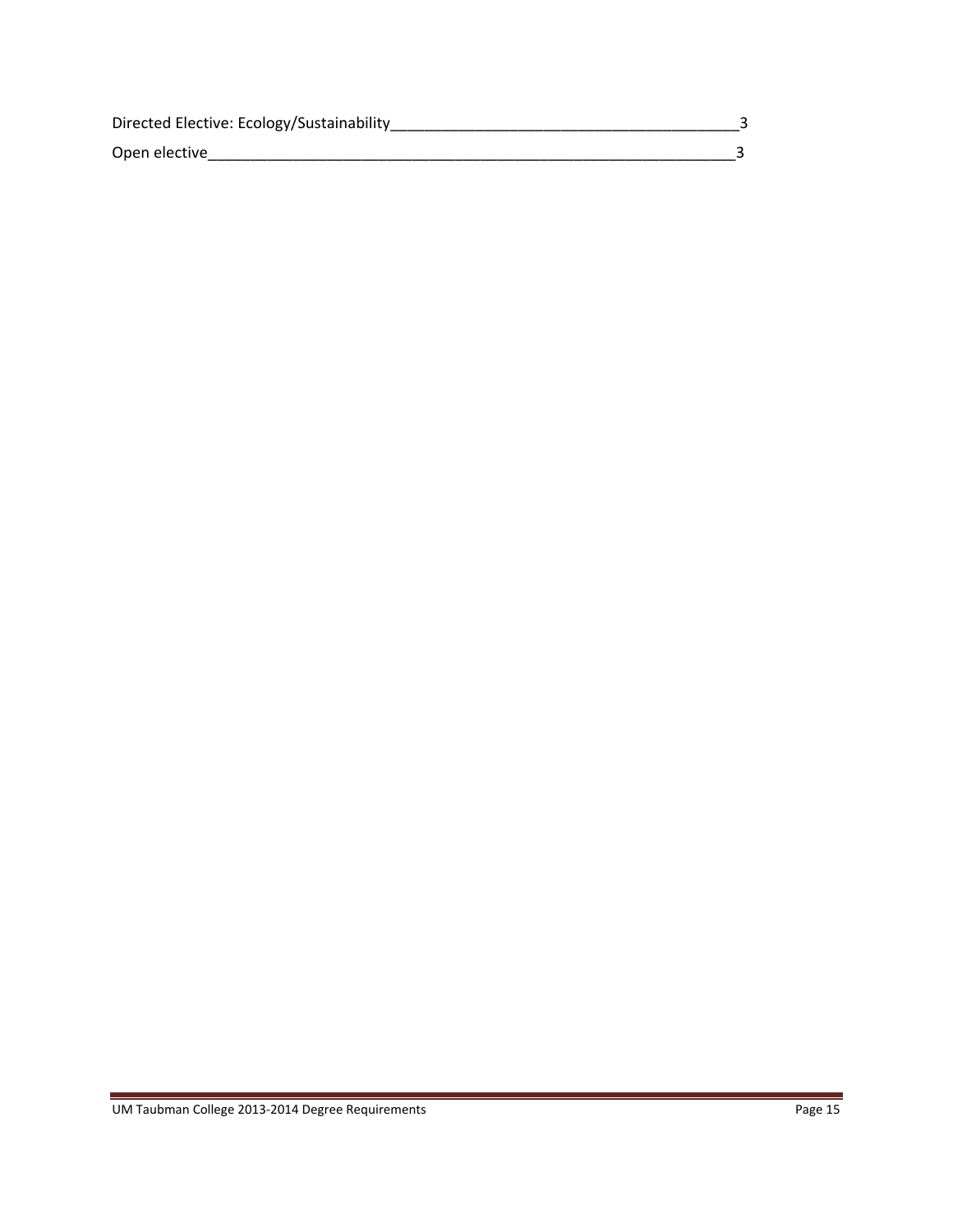# **SECTION III: URBAN PLANNING DEGREES**

# **IIIA: MASTER OF URBAN PLANNING (MUP)**

#### **Master of Urban Planning Degree Requirements**

In order to obtain the Master of Urban Planning degree, a student must fulfill the following requirements:

1. The student must complete a minimum of 48 approved credit hours, of which:

a) a minimum of 30 hours must be in graduate‐level urban planning courses; and

b) no more than eight hours may be counted from among individual study‐type courses (i.e., UP 680, 685, 733, or 734).

2. The student must complete all "core" courses, unless waived by the faculty member who teaches a specific core course.

3. Each student must complete a course in economics (UP 510) and a course in statistics (UP 503) if these were not taken as an undergraduate.

4. Each student must complete a minimum of four hours of courses outside the program (cognate requirement).

5. Each student completes a concentration that normally includes at least three courses.

Each student must earn an overall grade point average of "B" (5.0 on the 9.0 Rackham scale) or better while enrolled in the program.

Incoming students are assigned a faculty advisor with whom programs of study, course alternatives, concentration choices, and career objectives are explored. The counseling procedure within the program varies according to the individual student's needs and his or her evolution through the four terms of study.

All students develop a written study plan using the "Degree Requirements Checklist." This study plan should be reconsidered and revised by the student with the approval of the advisor each term. The checklist will be maintained in the student's file and serve as the official record of a student's progress toward degree requirements. Keeping the form up to date helps to ensure that degree requirements are met in a timely fashion. Students complete a concentration declaration form during their second full semester in the program; the concentration advisor should approve a student's concentration plan on the Degree Requirements Checklist before the end of the third semester.

\*Sample schedules for all programs available at taubmancollege.umich.edu/programs

#### **M.U.P. Core Courses**

Generally, students take the majority of their courses during the first year from among the offerings of the Urban and Regional Planning Program. A series of "core" courses serve to give the student a broad‐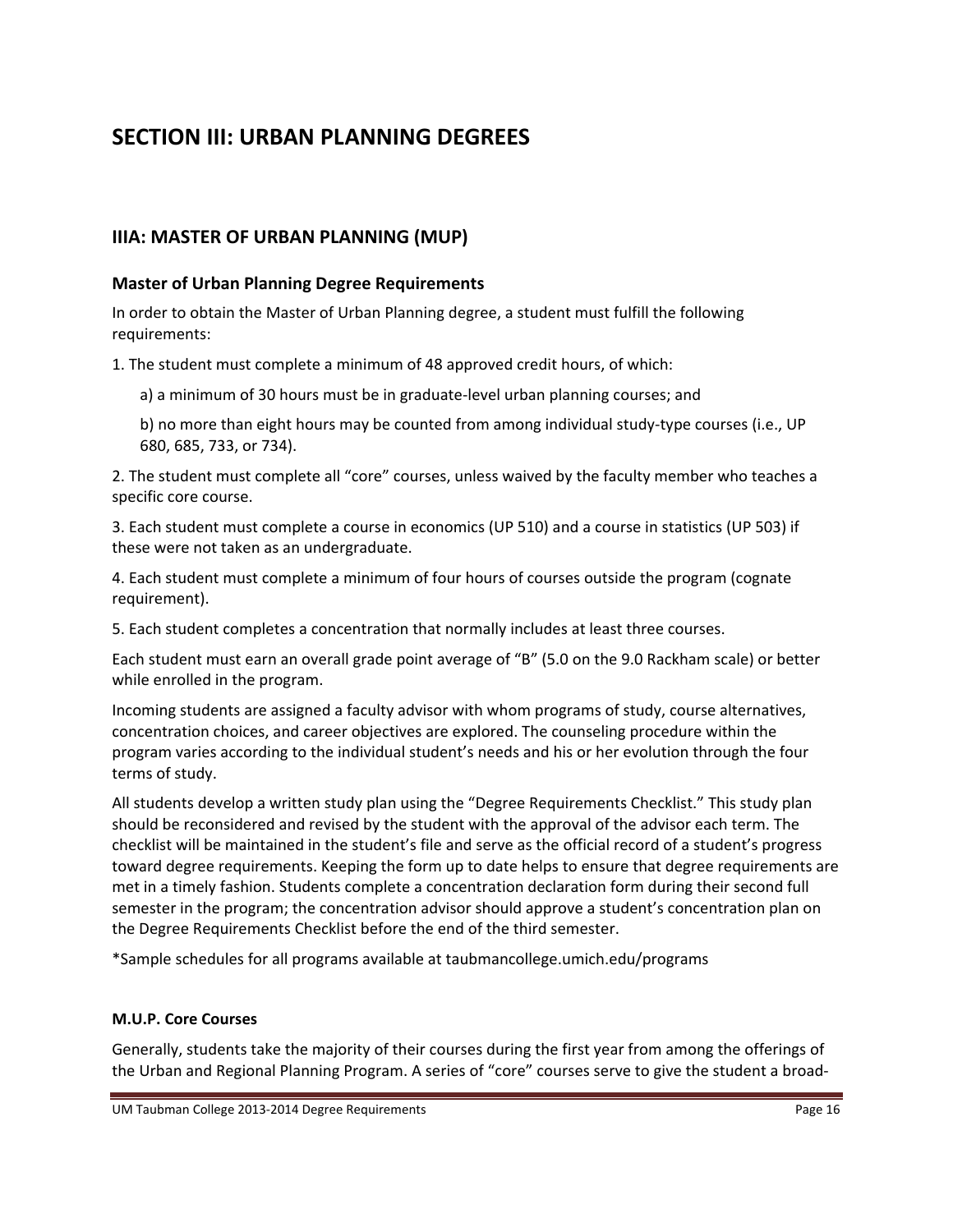based knowledge of planning. These classes deal with urban planning analysis, history and theory, professional practice, and the social, economic, political, legal, and physical aspects of urban planning. If a student already possesses an acceptable level of competence in an area covered by a core course, an elective may be substituted. The determination as to whether or not a student possesses an acceptable level of competence will be made by the respective instructor in a core course in consultation with the student, his or her advisor, and the chair. All changes must be noted on the "Degree Requirements Checklist." The "core" courses required of master of urban planning students are as follows:

| <b>Course Number/Title</b>                                                                                                                                                                                                     | <b>Credit Hours</b> |
|--------------------------------------------------------------------------------------------------------------------------------------------------------------------------------------------------------------------------------|---------------------|
| UP 503 Introduction to Statistics*                                                                                                                                                                                             |                     |
| (for those who have not taken statistics) example and the statistic statistics of the statistics of the statistics of the statistics of the statistics of the statistics of the statistics of the statistics of the statistics |                     |
|                                                                                                                                                                                                                                |                     |
|                                                                                                                                                                                                                                |                     |
| UP 510 Public Economics for Urban Planning**                                                                                                                                                                                   |                     |
|                                                                                                                                                                                                                                |                     |
|                                                                                                                                                                                                                                |                     |
|                                                                                                                                                                                                                                | 3                   |
| UP 610 Fiscal Planning and Management 2002 2 Pequired of a 3-credit course                                                                                                                                                     |                     |
| UP 634 Integrative Field Experience Manual Accords 2014 12:00 12:00 12:00 12:00 12:00 12:00 12:00 12:00 12:00                                                                                                                  | 6                   |
| or UP 631 Land Use and Physical Planning Studio                                                                                                                                                                                |                     |
| or UP 733/4 Planning Thesis/Professional Project                                                                                                                                                                               |                     |

\* Or a statistics course taken prior to program entry.

\*\* Or a microeconomics course taken prior to program entry.

\*Sample schedules for all programs available at <tcaup.umich.edu/programs>

# **IIIB: MASTER OF URBAN PLANNING FORMALLY STRUCTURED DUA L DEGREES**

\*Sample schedules for all programs available at http://taubmancollege.umich.edu/programs

#### **M.U.P./M.Arch. Degree Requirements**

Students must register in Taubman College and Rackham School of Graduate Studies. Because of

UM Taubman College 2013-2014 Degree Requirements Page 17 Page 17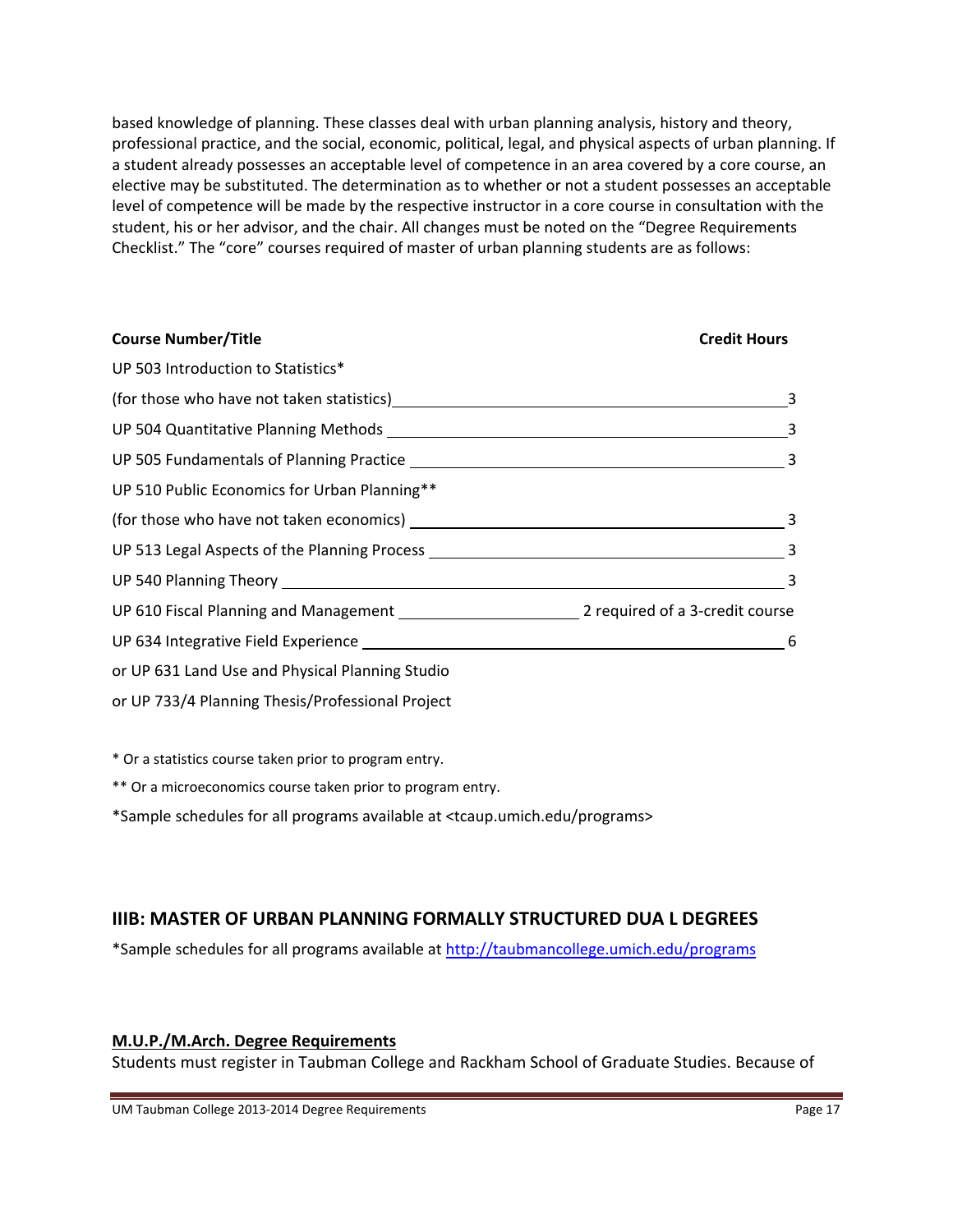the way the Architecture Program calculates grade point averages, a student must register for double‐counted courses in both units in the semesters when these courses are taken. A student may register for all courses in both units so that course elections are identical in both units. The dual M.Arch./M.U.P. degree requires the completion of a minimum of 84 credit hours. Specifically, a student must complete:

- 1. 36 credit hours of 500/600 level architecture courses, including four courses, 24 hours, of architectural design (Arch 552, Arch 562, Arch 672, Arch 662).
- 2. Five courses (15 credit hours) of specific required architecture courses (Arch 516 Architectural Representation, Arch 572 Architectural Theory and Criticism, Arch 583 Professional Practice, Arch 589 Site Planning, and Arch 660 Thesis Development Seminar).
- 3. One course (3 credit hours) in each of three subject areas‐Architectural History, Environmental Technology, and Structures.
- 4. 30 credit hours of graduate level urban planning courses, including all "core" course work unless waived by the instructor.

Any additional cognate/elective courses needed to fulfill the 84 credit hour requirement. In addition, students who lack college‐level economics or statistics must complete acceptable courses in these two areas. These may be counted toward the 30 credit hours of graduate‐level urban planning courses, provided they are taken for graduate credit in urban planning. A cumulative GPA of "B" must be earned in each unit and 24 credit hours may be double‐counted toward the two degrees. Each unit maintains a separate transcript, and either degree may be awarded independently, provided the requirements for the single degree have been met. Because enrollment in the dual program involves two separate units, it becomes the responsibility of the student to follow the academic policies and procedures of each.

# **M.U.P./M.B.A. Degree Requirements**

The dual degree is an 84‐credit‐hour program that can be completed in three years. This combines the two‐year, 48‐credit‐hour master of urban planning with the two‐year, 57‐credit‐hour master of business administration. Each student must take at least 45 credits of Business School courses and at least 30 credits of urban and regional planning courses with an additional 9 credits registered for in either program. Students must meet the requirements of both programs. Total credit hours needed 30 + 45 + 9 = 84. Both schools must agree to admission of a student to the dual degree. **Coordinated Requirements**

Students are encouraged to take electives that address their specific interests in combining the two degrees. Here are some examples:

- 1. A student interested in urban real estate development may elect a set of urban real estate development or finance courses. These include:
	- o An introductory course in real estate
	- o A course on the planner as developer
	- o Urban and regional development
	- o Real estate finance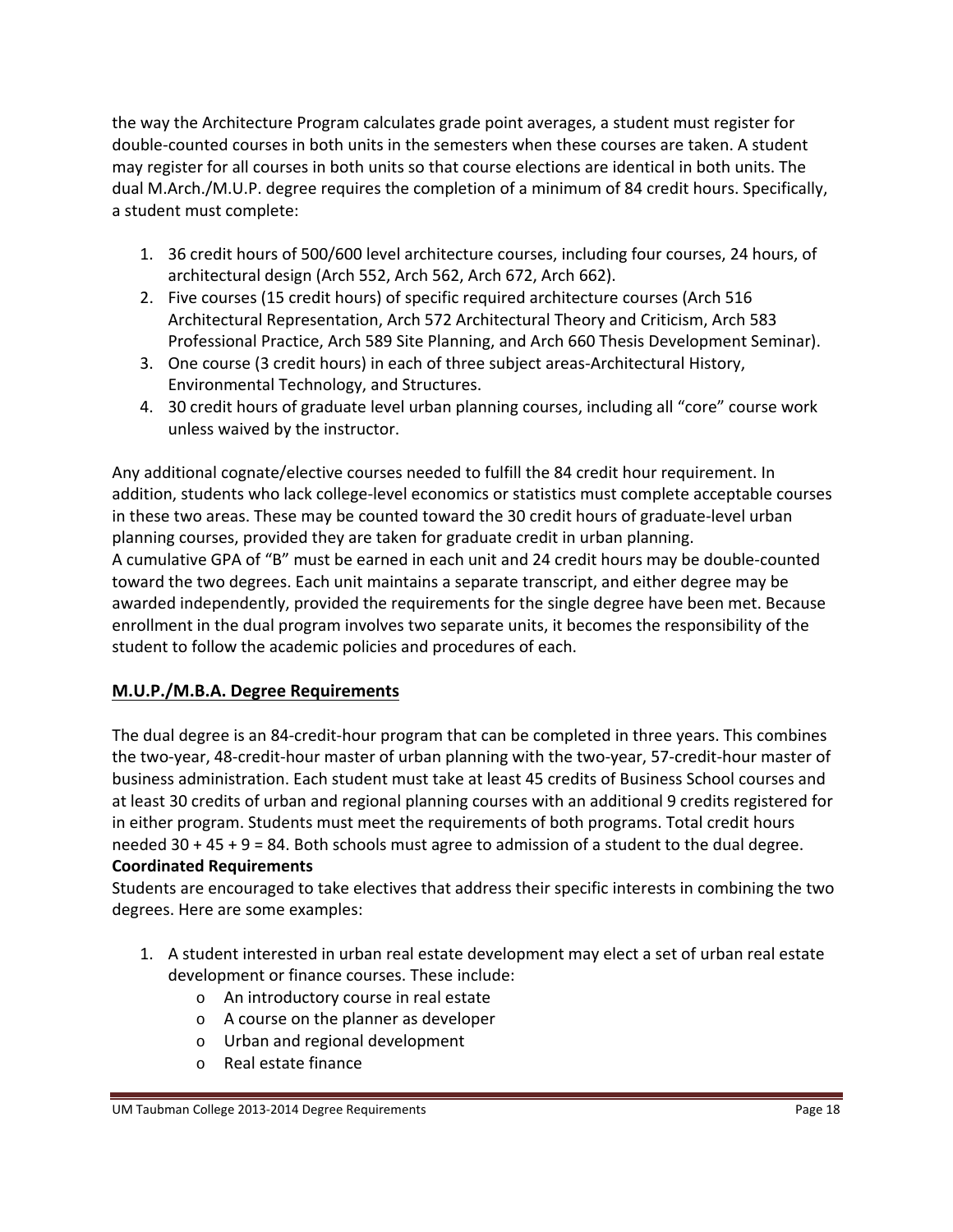o Real estate law

A course focused on a real estate project, such as the capstone course in urban planning, may meet the requirement in Planning for an integrative, practice‐oriented experience.

- 1. A student interested in management of urban operations may elect a series of courses in a topic of interest in urban management. These might include:
	- o The series of Planning concentration courses in transportation (for interest in public transit agencies), the series of Planning concentration courses in housing, community, and economic development (for interest in public housing), and so forth.
	- o Courses in public and nonprofit management in the Business School.
- 2. A student interested in urban revitalization through economic development may elect a series of courses that bring the public and private perspectives on economic develpopment together. These could include:
	- $\circ$  The series of courses in economic development in Planning (see the concentration in housing, community, and economic development planning).
	- o Urban entrepreneurship in the Business School
	- o Business plans and entrepreneurship in the Business School

# **M.U.P./J.D. Degree Requirements**

## **Basic Requirements for the M.U.P.**

• The M.U.P. degree requires a minimum of 48 credit hours, including core courses. Students must earn a minimum of 33 credit hours toward the MUP, 30 of which must come from UP courses • Fifteen (15) credit hours may be satisfied by appropriate courses taken in the Law School.

# **Basic Requirements for the J.D.**

• Students entering the Law School must complete the required first‐year law curriculum.

• Students admitted to the Law School must earn a minimum of 82 credits toward the J.D., at least 70 of which must be earned in Law School courses.

• Law students are required to complete a course in professional responsibility, translational law, and an upper‐class writing requirement.

• Twelve (12) credit hours may be taken from the satisfaction of requirements for the M.U.P. Instructions for requesting Law School credit for non‐law courses are posted on the CTools site for dual degree students.

# **Coordinated Requirements**

Applicants must gain separate and independent admission to both schools. Applicants should contact the Law School Admissions and Taubman College of Architecture and Urban Planning offices for application and admission information. The applicant's LSAT score may be used in place of the GRE.\*

Students must satisfy the degree requirements of each school and should consult with advisors in each school for the precise graduation requirements for each degree and for information about course offerings. Students should not expect any Law School courses beyond first‐year courses to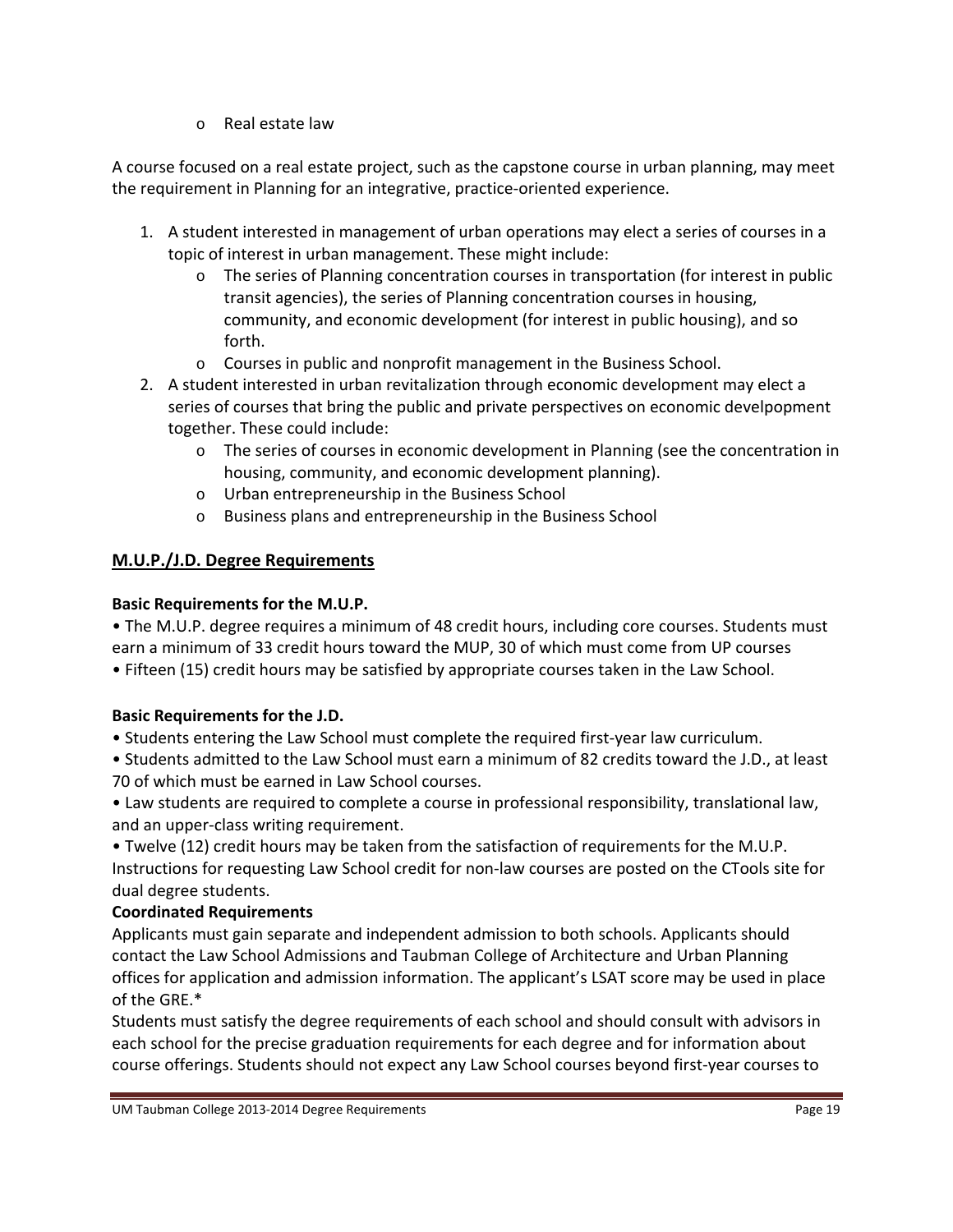be offered in the summer term. Students will not receive credit toward the J.D. for non-law coursework taken prior to matriculation at the Law School. Students should consult with the advisor at the companion school concerning credit toward the M.U.P. for Law coursework. During the third and fourth years of the program, students are permitted to elect courses in both schools. Students generally are not restricted in their selection in each school beyond the first year in Law School and the core curriculum in the Urban and Regional Planning Program. Tuition will be assessed at either the Law School or the Graduate School rate, whichever is higher, when courses toward both degrees are taken in one term.

At the beginning of their final year of study in the combined program, students should consult with their Master of Urban Planning academic advisor and the Law School Registrar regarding forms that need to be completed prior to graduation. Also at the same time, students should submit a Dual/Joint Degree Election Form at (http://www/rackham.umich.edu/downloads/oard/forms /dualjoint6010.pdf) for approval from both the Law School and Taubman College of Architecture and Urban Planning. The combined degree is not open to those who have already earned either the J.D. or the M.U.P. Students who are registered in the first or second year at the Law School or the first year of the Urban and Regional Planning Program may apply for admission to the dual degree program.

# **M.U.P./M.S. (SNRE) Degree Requirements**

The regular MS program in SNRE is a two-year 42 credit hour program, while the MUP program in URP is a two‐year 48 credit hour program. The dual degree program is a 75‐credit hour program designed for completion normally in 3 years (i.e., six full‐time semesters of study, averaging 12.5 credit hours per semester).

For the dual degree, students take the required 42 credit hours in SNRE and 48 credit hours in URP with 15 credits double counted. This adheres to Rackham double counting requirements. In completing this coursework, students must accumulate a minimum of 30 UP credit hours and 25 NRE credit hours. Finally, students must complete all of the core required courses and the "concentration" (URP) or "field of study" (NRE) required courses for each of the two programs. Core or concentration/field of study required courses may include courses that double count for the two programs, depending on the particulars of a given student's program of study, as long as the total credit hour requirements are met. In URP, dual degree students usually choose a concentration in land use and environmental planning, physical planning and design, or housing, community and economic development, although they are not limited to those concentrations. Similarly, dual degree students in SNRE have typically chosen the sustainable systems or environmental policy and planning fields of study, although they are not limited to those fields of study.

# **Coordinated Requirements**:

Both degree programs require an integrative, applied experience beyond traditional classroom instruction: In SNRE this is the opus requirement (typically a MS thesis or group Project) while in URP this is an integrative field experience. Allowing students to complete one, or the other, of these capstone requirements is a key part of the dual degree that makes its completion in three years feasible. The opus requirement for SNRE (NRE 700/701) may satisfy the integrative field experience requirement for URP (UP 634, 631, or 733/734), if the student has satisfied the first‐year core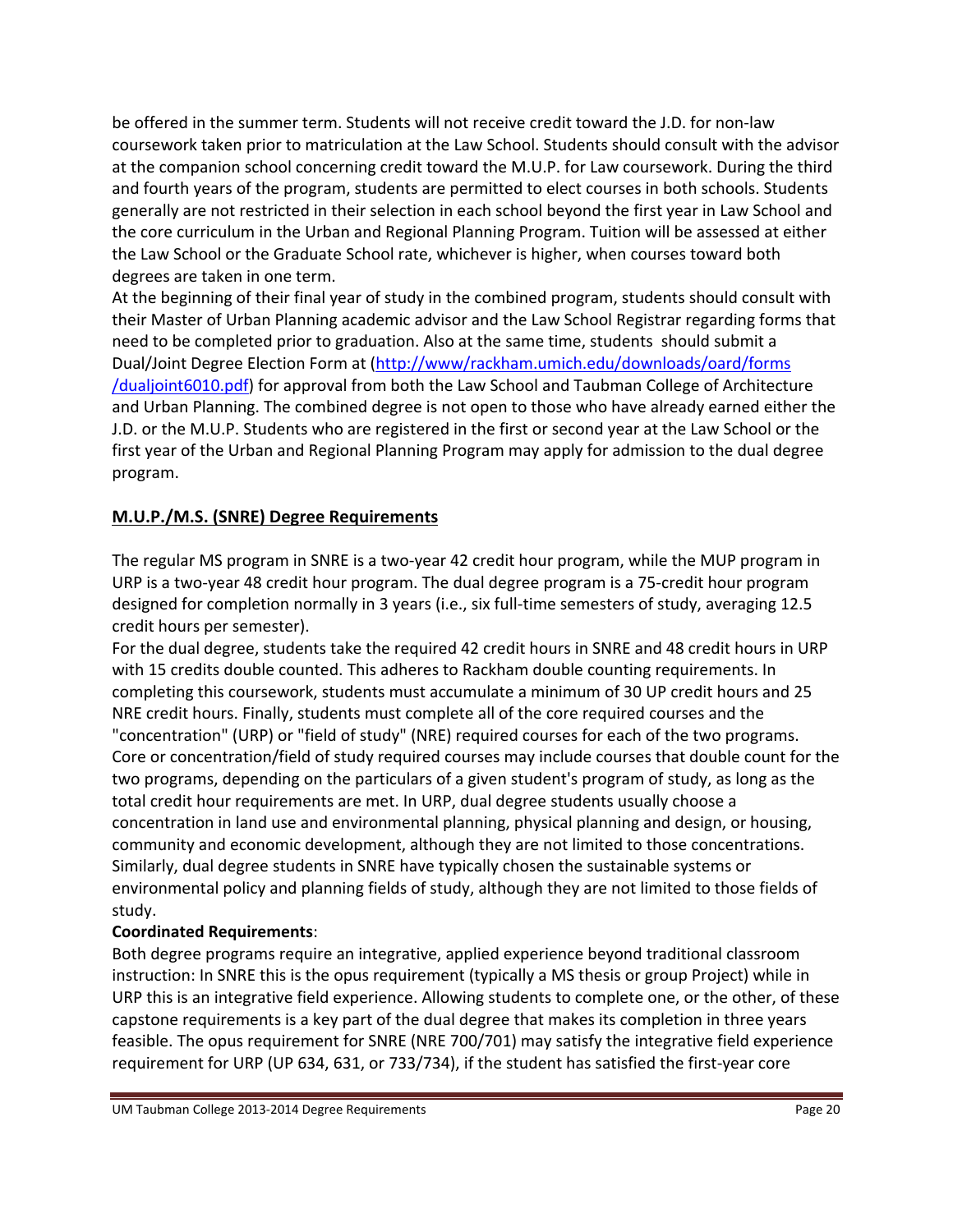program requirements for URP (UP 503, 504, 505, 510, 513, and 540) before undertaking the opus and if the opus project addresses a planning-related topic. Conversely, the integrative field experience requirement for URP may satisfy the opus requirement for SNRE if the student has satisfied the core program requirements for SNRE (NRE 509, 510, and 580) before undertaking the integrative field experience project and if the integrative field experience project addresses an environmentally related topic.

For the purposes of this dual degree program, the following pairs of courses are recognized as interchangeable, satisfying program requirements for both programs: UP 503 (Statistics – 3 CH) and NRE 538 (Natural Resource Statistics – 4 CH); UP 510 (Public Economics – 3 CH) and NRE 570 (Microeconomics for Nat Res Applications – 3CH); and UP 406 (Introduction to GIS – 3 CH) and NRE 531 (Principles of GIS – 4 CH).

# **IIIC: MASTER OF URBAN PLANNING STUDENT INITIATED DUAL DEGREES**

# **M.U.P./M.S.W. Degree Requirements**

The M.U.P./M.S.W. is a 90-credit-hour program designed for completion in 2-1/2 to 3 years. Students take 60 credit hours in Social Work, 48 credit hours in Urban and Regional Planning; 18 of which may double-count toward both degrees. Students meet the specific requirements of each degree. In Social Work, students usually major in community organization and also concentrate in a substantive policy or service field. Human behavior and social environment courses emphasize community structure, organizational processes, and related areas. In Urban and Regional Planning, students usually choose to concentrate in housing, community, and economic development or international development. Students often take courses in non‐profit and public management and take advantage of seminars and workshops offered through the University's Non‐Profit and Public Management Center.

# **M.U.P./M.L.A Degree Requirements**

The M.L.A./M.U.P. degree is a 70 credit hour program that can be completed in 3‐1/2 to 4 years. The M.U.P. requires 48 credits (with 30 of these in urban planning courses); the M.L.A. requires 36 credits. Fourteen of these can be double counted. M.L.A. students take approximately 29 credits of prerequisites early in their program; these do not count toward the 36 credit total for the M.L.A. degree; that is the degree and its prerequisites ordinarily comprise about 65 credits. A student in the dual degree must meet the requirements of both programs.

In urban and regional planning, students often choose a concentration in physical planning and urban design, land use and environmental planning, or housing, community and economic development. In landscape architecture, students proceed through a structured sequence of studios and complementary support courses, while taking advantage of elective courses in the School of Natural Resources and Environment.

# **M.U.P./M.P.P. Degree Requirements**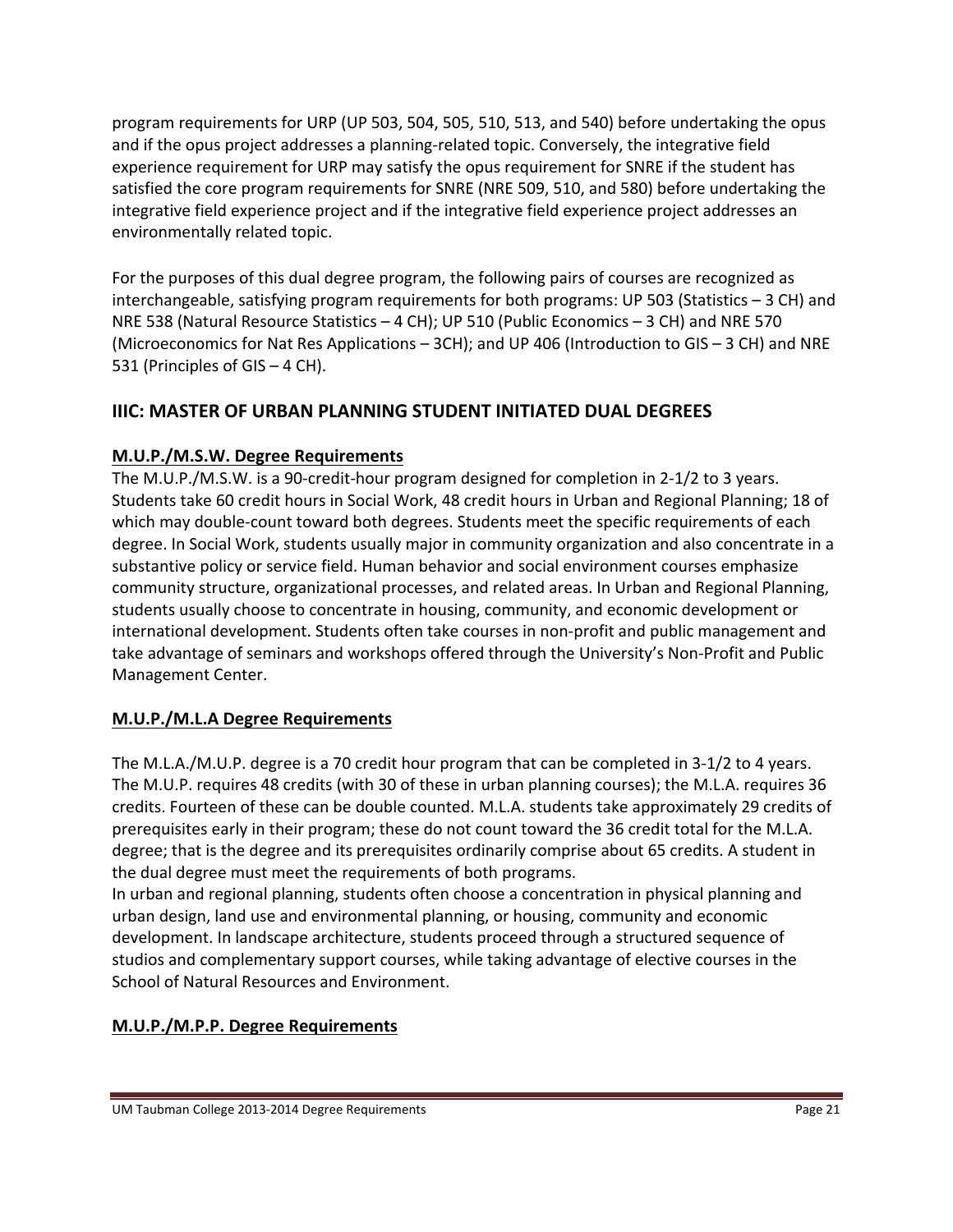The M.U.P./M.P.P. degree is an 80 credit hour program that can be completed within three years. The M.P.P. and the M.U.P. each require 48 credits; 16 credits may be double‐counted, according to the Rackham guidelines, but students should check with the Ford School before assuming that a given course may be double‐counted toward the M.P.P. Students meet the specific requirements of both degrees. In Urban and Regional Planning, students usually choose a concentration in transportation or housing, community and economic development. In Public Policy, a student's concentration is the area of the dual degree, Urban and Regional Planning. Students take required courses in statistics and math, economics, the political environment for policy, cost‐benefit analysis, public management, ethics, and a policy exercise. Students normally enroll nearly full time in one school one year and nearly full time in the second school the second year. They usually combine courses from both schools in the third year.

# **M.U.P./M.P.H. Degree Requirements**

The M.U.P./M.P.H. is a 90 credit hour program for students without relevant health education experience or advanced degrees. Students take 60 credits for the M.P.H. and 48 credits for the M.U.P. Eighteen of these credits may be counted in both programs. Students take at least 30 credits in the Urban and Regional Planning Program. Students normally complete the dual degree in three years of full‐time study.

# **M.U.P./M.U.D. Degree Requirements**

The M.U.P./M.U.D. is a 73 credit hour program that can be completed in two and one half to three years. Students take 48 credits in urban and regional planning and 39 credits in urban design with 14 of these credits counted in both programs. In urban and regional planning students usually choose a concentration in physical planning and urban design or in land use and environmental planning. Students meet the specific requirements of both degrees. Because the M.U.D. is a second professional degree, dual degree candidates for M.U.D./M.U.P. must plan to receive the M.U.P. first or to receive the degrees concurrently.

# **IIID: Graduate Certificate in Real Estate Development**

The Graduate Certificate in Real Estate Development is an interdisciplinary field. Therefore, courses for the certificate come from the University of Michigan's Business, Law, Urban and Regional Planning, Natural Resources and Environment, Landscape Architecture, Architecture, Urban Design, and Engineering Schools. Students are eligible to apply either as (1) a University of Michigan graduate student or (2) as a real estate professional on a stand‐alone, certificate‐only, basis. Applicants have to be a graduate of an accredited four‐year college or university. We welcome applications from real estate professionals in the Detroit metropolitan area who are not currently enrolled at UM. Most of our UM graduate students are enrolled in urban planning, business, law, urban design, architecture, public policy, natural resources, and social work.

Certificate students must complete a total of 17 credits hours. Enrollment will be limited to 60 students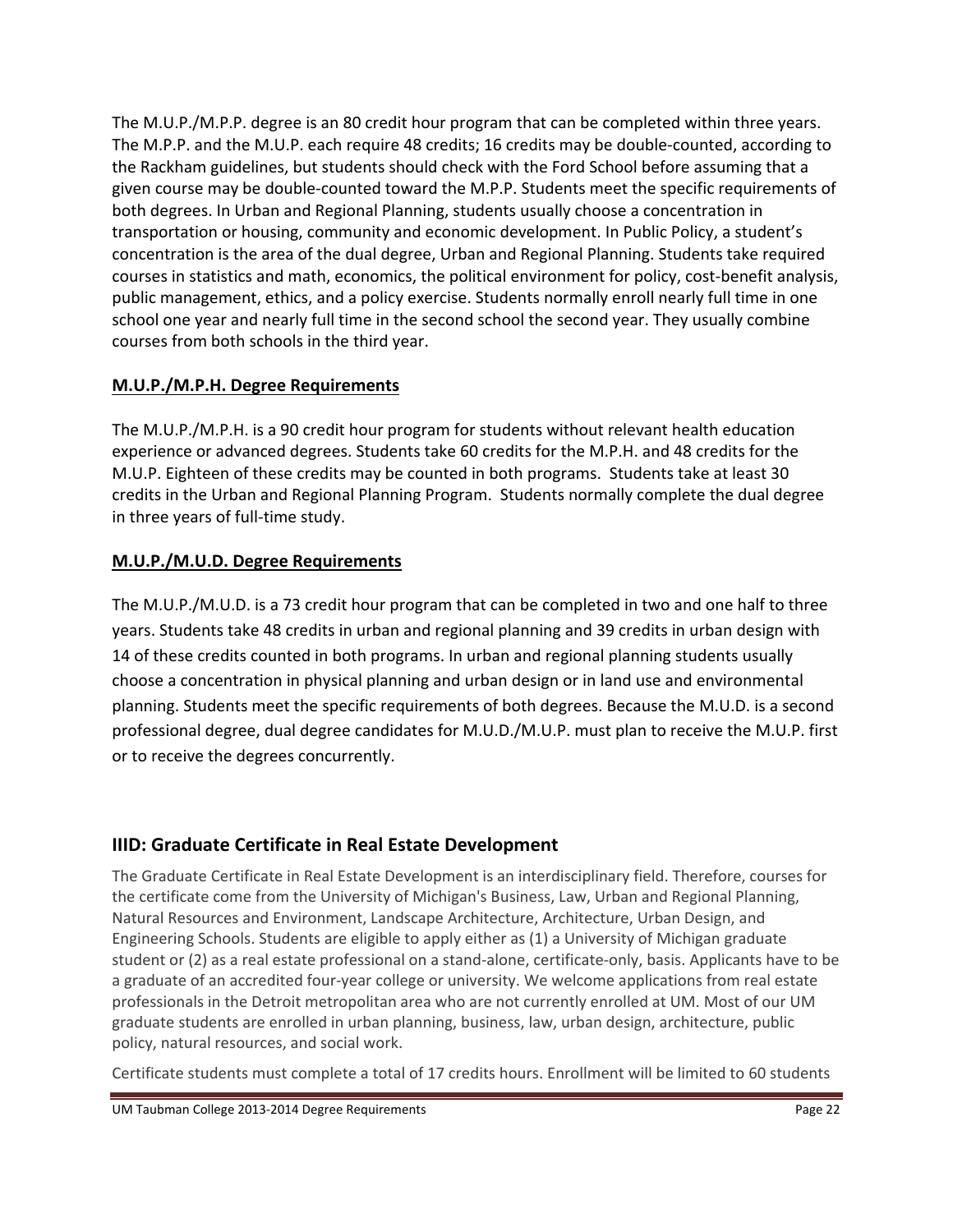in the program at any one time.

### **Course Requirements**

Students are encouraged but not required to have completed a course in microeconomics before beginning the certificate. Students will complete the following requirements (see courses page for specific course offerings):

NEW: A 7.5 credit real estate‐oriented MAP project is eligible for double‐counting two of the required 3 credit courses.

- An introductory real estate development overview course. The aim of these courses is to give students an overview of the process of real estate development from conception to completion before they enter courses that deal with detailed aspects of development.
- At least three credits in real estate finance and investment. These courses provide understanding of how real estate is financed and why investors are interested in real estate. Students will learn about the role of real estate finance in capital markets and about the structure of financing for real estate projects.
- At least three credits in real estate and land use law. These courses provide background in the legal structure that encourages, discourages, and controls different types of real estate development. These courses provide the background for understanding why jurisdictions regulate development and how regulation can enhance the quality of development.
- At least three credits in real estate in the urban development context. These courses encourage students to consider what constitutes desirable development that enhances the quality of life.
- At least three credits in design and implementation. These courses aim to give students background in complex areas of design and implementation of real estate development projects.
- An integrative seminar. This two‐credit course will address special topics in real estate with the goal of giving students an opportunity to study specific issues in a seminar setting and to share ideas among all those in the certificate program.

Please review the Graduate Certificate in Real Estate Development Requirement Checklist, available online at http://taubmancollege.umich.edu/programs. This should be filed with Stacey Shimones, 2150 Art and Architecture.

# **IIIE: Ph.D IN URBAN PLANNING**

# **U.R.P. Ph.D Degree Requirements**

Degree requirements are divided into two stages: pre‐candidacy and candidacy. The former involves course work and qualifying examinations, after which the student advances to candidacy. The second stage includes the dissertation research proposal and the completion of the dissertation. The Doctor of Philosophy (Ph.D.) degree in urban and regional planning is granted upon the successful completion and defense of the dissertation.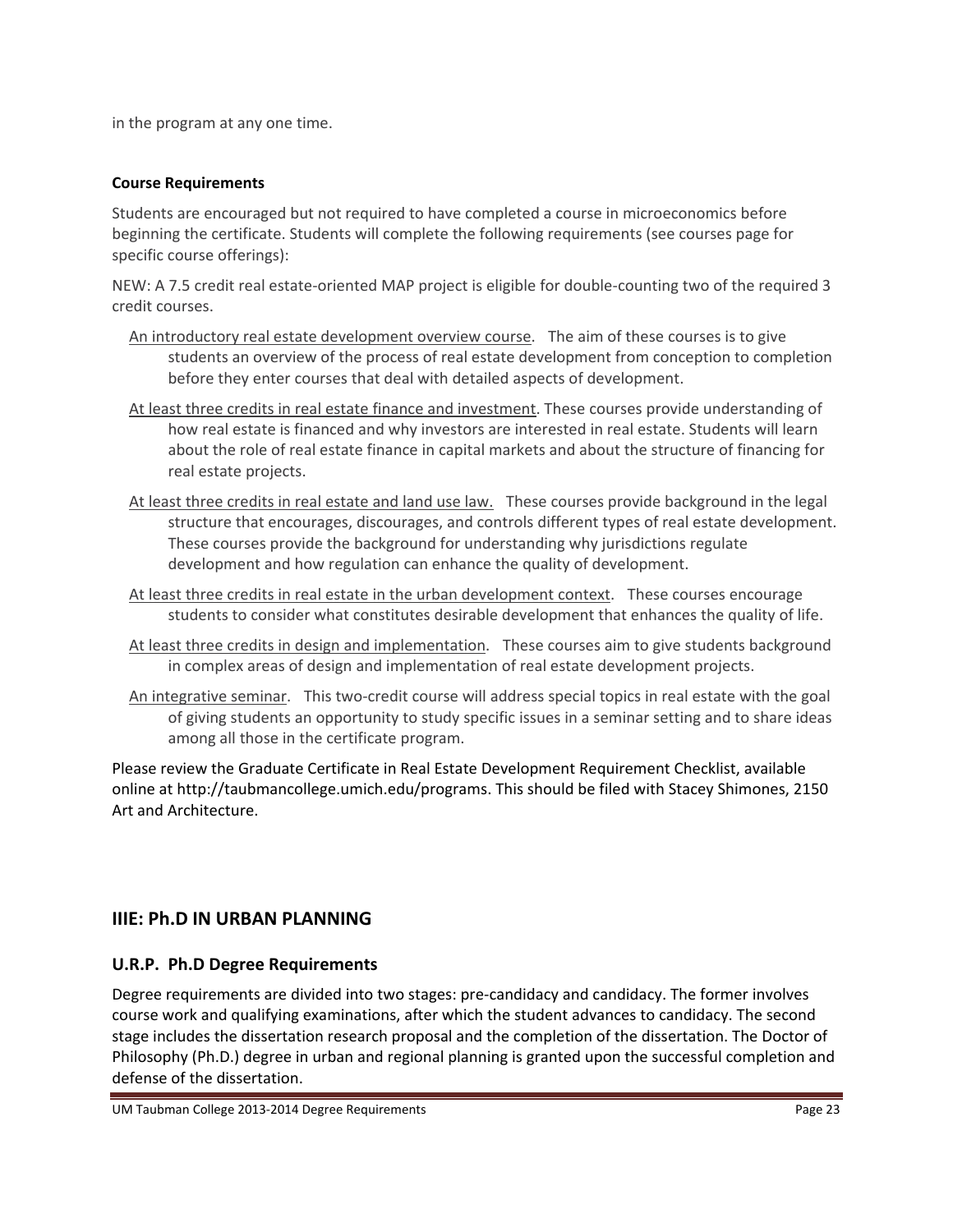#### **Pre‐Candidacy Requirements**

Pre-candidacy requirements include five areas:

- Planning theory
- Analytic methods
- Research design
- Primary area of specialization
- Secondary area of specialization

Students meet these requirements through coursework and exams over a two year period. During this time, a student's cumulative grade point average may not fall below a B without academic discipline or probation.

#### **Required Courses**

Three courses are required of all Ph.D. students, including two doctoral‐level planning theory courses and a two-semester research seminar sequence. The two theory courses, Advanced Urban Theory (UP 650) and Epistemology and Reasoning for Planning Research (UP 660), are offered during the fall term in alternating years. These courses are designed to provide doctoral students a solid theoretical foundation for conducting rigorous scholarly inquiry within the planning field. Second-year students are required to take UP 835 (Ph.D. Research Seminar) over the fall and winter terms (for a total of four credit hours). This year‐long seminar has three objectives. First, it exposes students to various approaches to research related to planning. Second, it enables students to formulate and test out researchable topics among faculty and student peers. Finally, it enables students to gain experience in developing an appropriate research design, in writing a detailed research proposal, and in formally presenting the proposal to an audience of faculty and students in a seminar during winter semester.

#### **Overview of Core Curriculum**

# **THEORY**

| <b>Courses</b>                                                                                                                       | <b>Credit Hours</b> |
|--------------------------------------------------------------------------------------------------------------------------------------|---------------------|
| UP 540 Planning Theory (required for students without a masters degree<br>in urban planning or without a previous equivalent course) |                     |
| UP 650 Advanced Urban Theory (offered fall term in even number years)                                                                |                     |
| UP 660 Epistemology and Reasoning for Planning Research<br>(offered fall term in odd number years)                                   |                     |
| Total                                                                                                                                | $6 - 9$             |

NOTE: A written theory examination is given to all eligible students once per year, normally in May (after two years of coursework).

UM Taubman College 2013-2014 Degree Requirements Page 24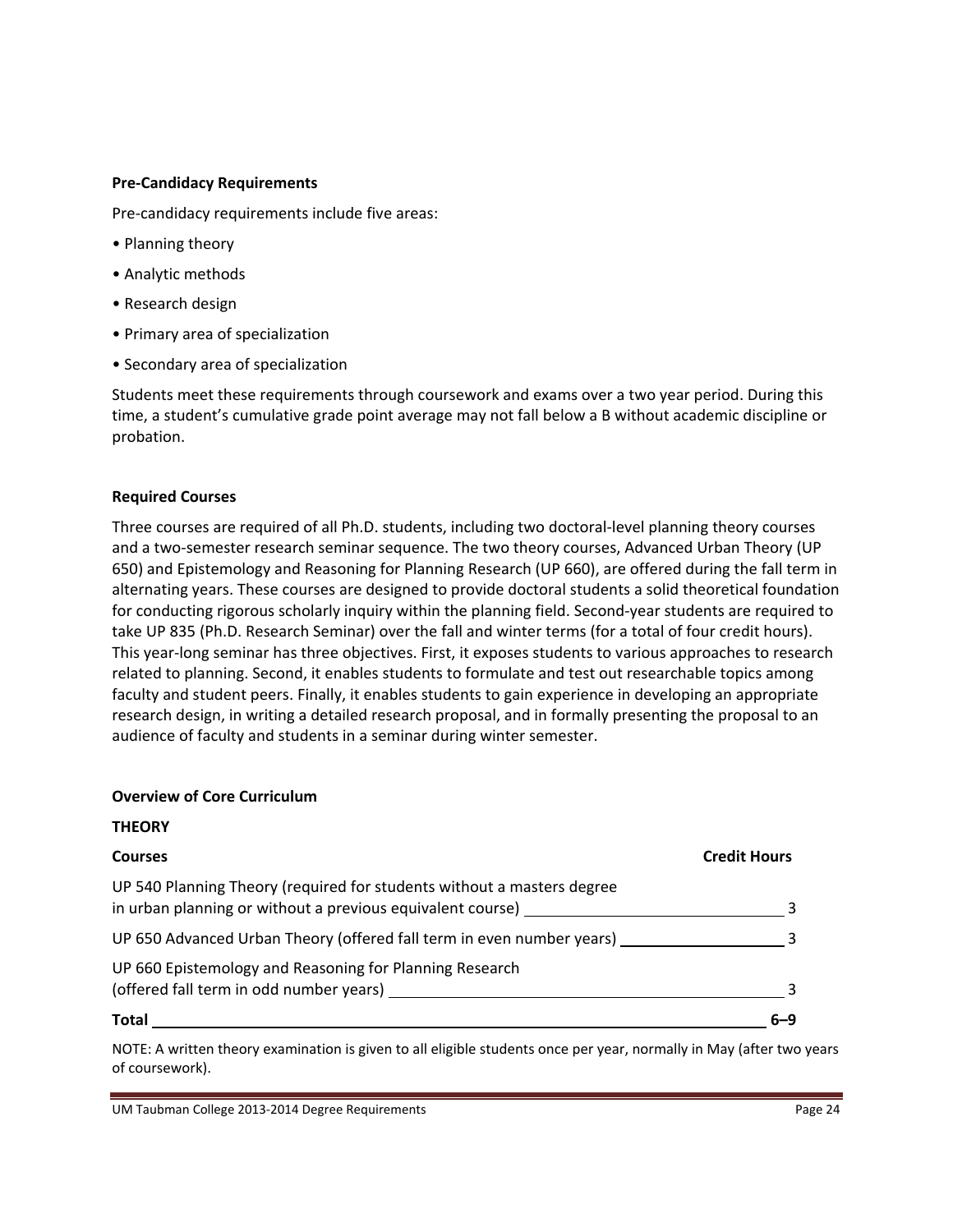#### **RESEARCH DESIGN and METHODS**

| <b>Courses</b>                                                                                                                          | <b>Credit Hours</b> |
|-----------------------------------------------------------------------------------------------------------------------------------------|---------------------|
| UP 835 Research Design (a two-semester sequence,<br>normally taken fall and winter of the second year)                                  | 4                   |
| Analytical Methods (2 semesters graduate level statistics) __                                                                           | 6                   |
| 2 areas of dissertation-related methods (e.g., spatial analysis, qualitative methods)<br>satisfied through 9 credit hours of coursework | q                   |
| <b>Total</b>                                                                                                                            | 19                  |

NOTE: No examination. Requirement is satisfied through grades of B or higher in all courses.

#### **SPECIALIZATION**

| <b>Courses</b>                                                                                                                  | <b>Credit Hours</b> |
|---------------------------------------------------------------------------------------------------------------------------------|---------------------|
| UP 680 Directed Study (literature review in area of specialization, generally<br>completed during the second or third semester) |                     |
| 3 or 4 courses in student-defined area of specialization                                                                        | $9 - 12$            |
| 2 or 3 courses in secondary area of specialization                                                                              | $6 - 9$             |
| Total                                                                                                                           | $18 - 24$           |

NOTE: Comprehensive examination (written take‐home and oral) on primary and secondary areas of specialization. Exam tailored to, and scheduled by the student.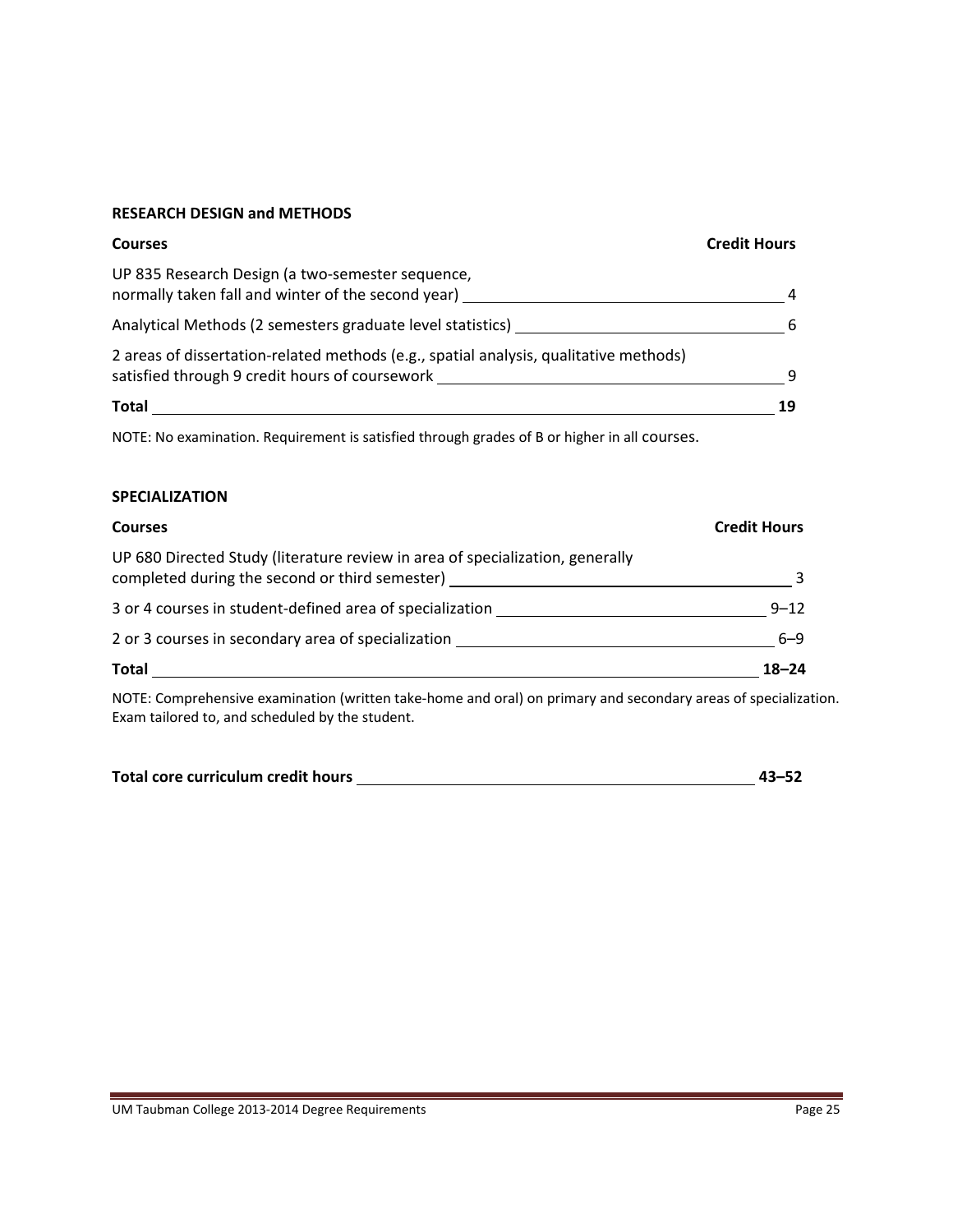# **SECTION IV: ACADEMIC POLICIES AND PROCEDURES**

# **IVA: ACADEMIC POLICIES FOR STUDENTS IN RACKHAM GRADUATE SCHOOL**

Students enrolled in the Ph.D. in Architecture, Master of Science, or the Urban and Regional Planning Program (Master of Urban Planning, Ph.D. in Urban and Regional Planning) must refer to the Rackham Graduate School online publications for the most up‐to‐date information on admission, programs of study, courses, fees and expenses, financial support, academic standards, and various other policies at the web address below:

Office of Admissions Horace H. Rackham School of Graduate Studies The University of Michigan 106 Rackham Building 915 E. Washington Street Ann Arbor, MI 48109‐1070 Phone: (734) 764‐8129 Fax: (734) 647‐7740 Email: rackadmis@umich.edu Web: http://www.rackham.umich.edu/

# **IVB: TAUBMAN COLLEGE ACADEMIC POLICIES: GENERAL INFORMATION**

The following information (Section IVB through Section IVF) on academic policies and procedures specifically pertains to students enrolled in Junior Year of the Undergraduate Program through the Master of Architecture Program and the Master of Urban Design Degree Program.

### **Admission**

Admission requirements and procedures are described in this section under Undergraduate Program, Junior Year Admission and under Master of Architecture Degree, 2‐Year or 3‐Year options.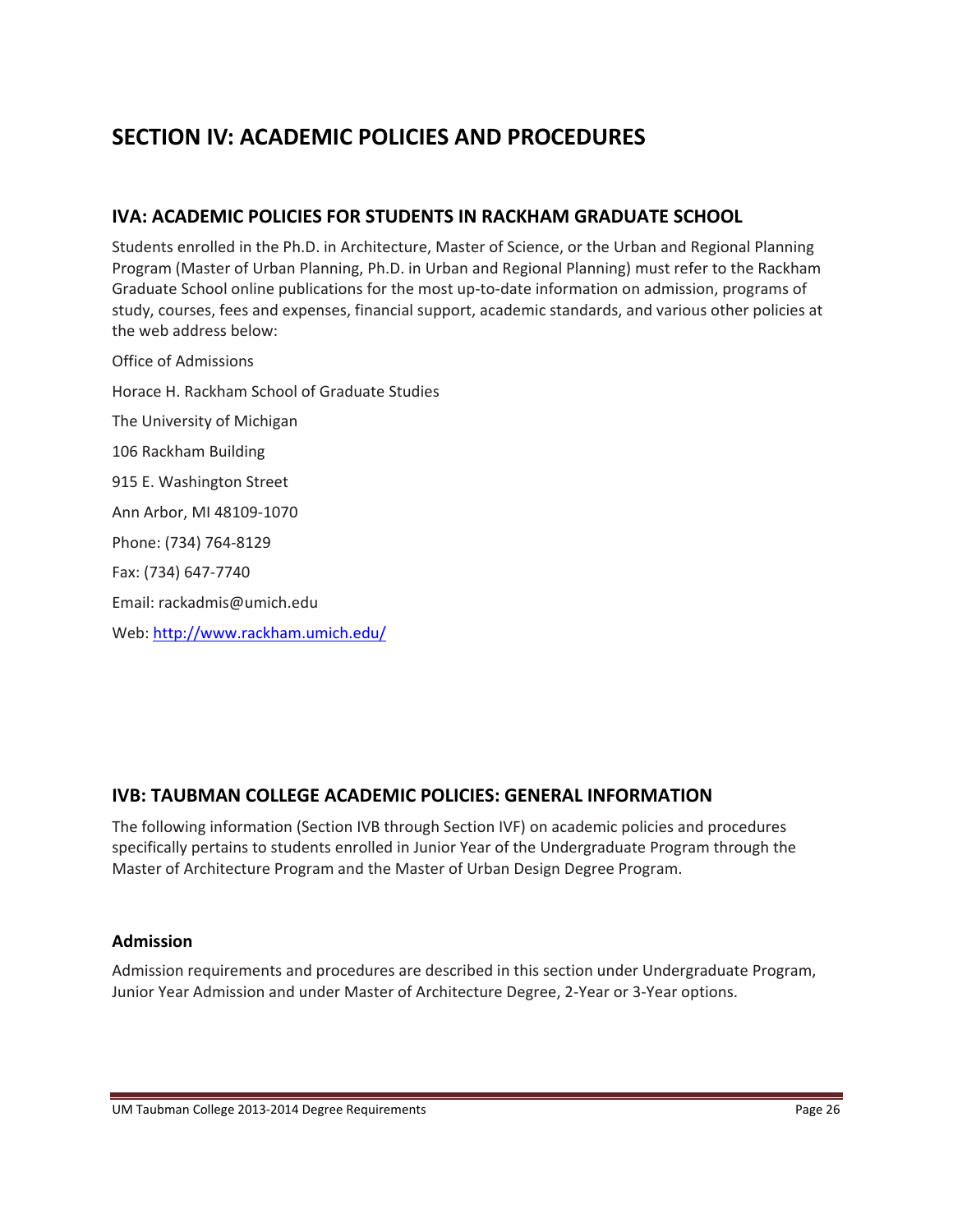#### **Readmission**

Students returning to the Architecture Program who have not been enrolled for more than 12 months must formally apply for readmission. Inquiries should be directed to:

Architecture Admissions 2000 Bonisteel Boulevard Ann Arbor, MI 48109‐2069 Phone: (734) 764‐1649

Fax: (734) 763‐2322

The application for readmission should be filed no later than two months before the beginning of the term of re‐enrollment.

### **Orientation**

Taubman College does not participate in the University Summer Orientation Program, but instead, conducts its own orientation program prior to the start of classes. It is important that all entering students attend. Students will receive detailed orientation information before the scheduled orientation.

#### **Registration**

Students are officially enrolled for a term at the time of registration. Each student completes this registration process by using Wolverine Access, a web-based information system. Students will receive detailed information about registering for courses during the summer before classes begin. Directions for Wolverine Access registration are in the "University of Michigan Schedule of Courses" for a selected term. A late registration fee will be assessed to students who register after the end of the scheduled registration period for any term or program. Please refer to the section on "Fees and Expenses."

### **Academic Counseling**

The chair of the Architecture Program coordinates academic counseling. Throughout their period of enrollment, students are encouraged to consult with various members of the faculty regarding academic and career goals. Students enrolled in the Master of Architecture Program are required to have a Program Planning Form, signed by a faculty advisor, on file with the college Registrar. Although faculty and administrators may assist a student in arranging an academic program, the student is ultimately responsible for meeting all program and degree requirements.

#### **Repeating Courses**

A student must repeat a course that he or she has failed if the course is either a required course or a prerequisite for another course that the student wishes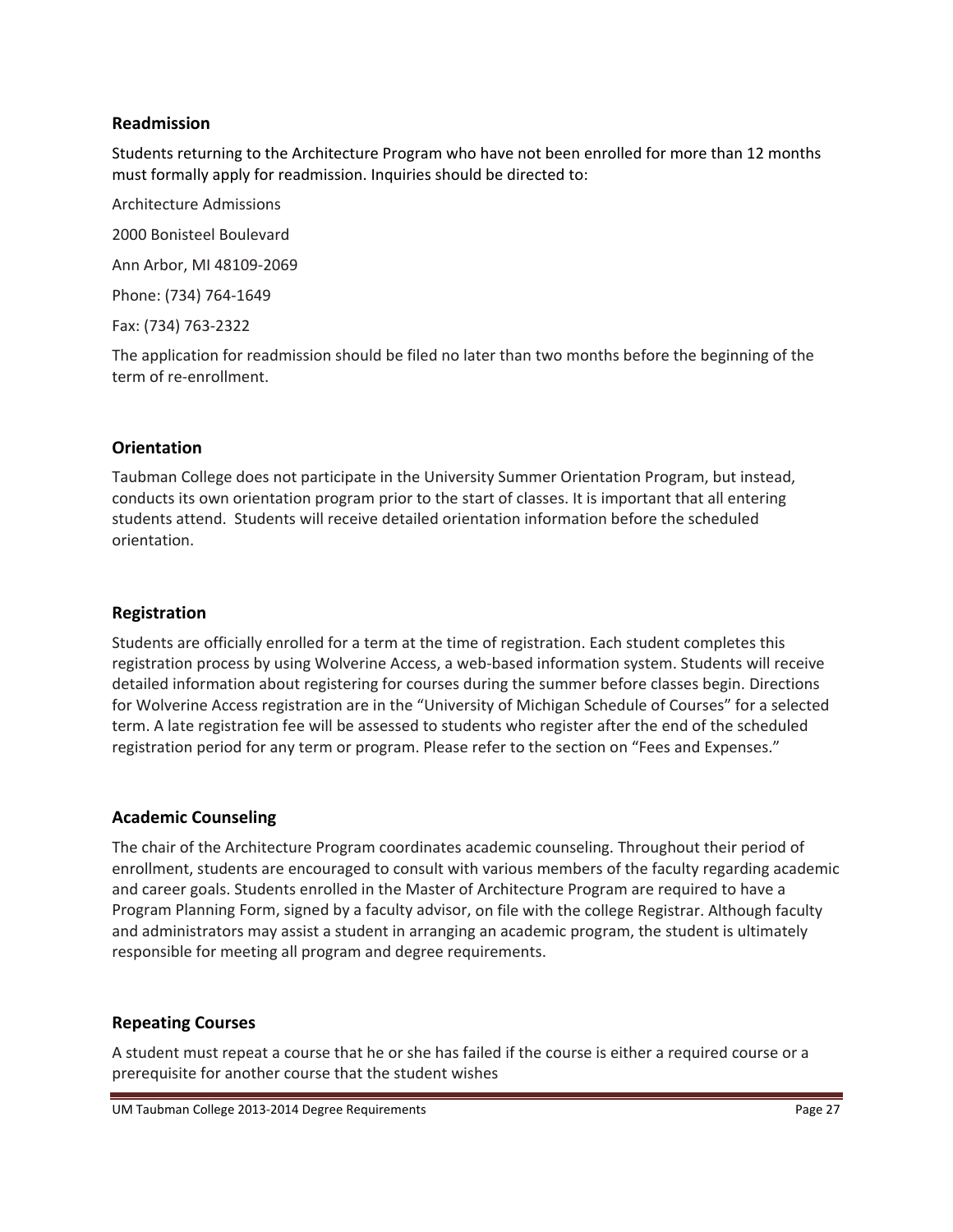1. If a student earns a grade below "D" (1.0) in a required course, he or she must repeat the course

2. If a student earns a grade below "D" (1.0) in a course that is a prerequisite for a later course in a sequence, he or she may continue with the next course in the sequence, but must repeat the failed course.

3. If a student earns a grade below "D" (1.0) in a second course (whether consecutive or not) in a sequence, he or she cannot continue with subsequent courses in the sequence until all earlier courses in the sequence have been satisfactorily completed prior to (and not concurrent with) election of the next course in the sequence.

4. If a student withdraws from a required course, he or she must repeat that course in its entirety at a later date. If the course is a prerequisite for a later course in a sequence, the course in which the withdrawal occurred must be satisfactorily completed prior to (and not concurrent with) election of the later course.

5. When a student is required to repeat a course and when, in the interim, the credit hours have changed and/or the course content has changed significantly, the program chair shall determine the extent of the remedial work required.

### **Withdrawal from the Program**

A student who terminates his or her enrollment during the term is required to officially withdraw. The student is responsible for initiating the withdrawal; he or she should contact the college Registrar. Any refund of fees is handled in accordance with University regulations as described in the section on Fees and Expenses.

#### **Student Records**

An academic file is maintained by the college for each student. The file contains admission materials, academic records and transcripts, correspondence, etc. The college endorses the university's Policy on Student Records, which meets the standards set forth in the Family Educational Rights and Privacy Act of 1974. Each student has the right to examine all materials in his or her file, except as prohibited by the above policies.

The college registrar and the administrative officers of the college, or their appointed representatives, shall have direct access to all records. All other persons, including faculty, may have access to portions of a student's record only when so authorized by the student.

### **Joint/Dual Degrees**

Students wishing to pursue a dual degree program other than those described are advised to contact the college Registrar. Requests are approved on an individual basis.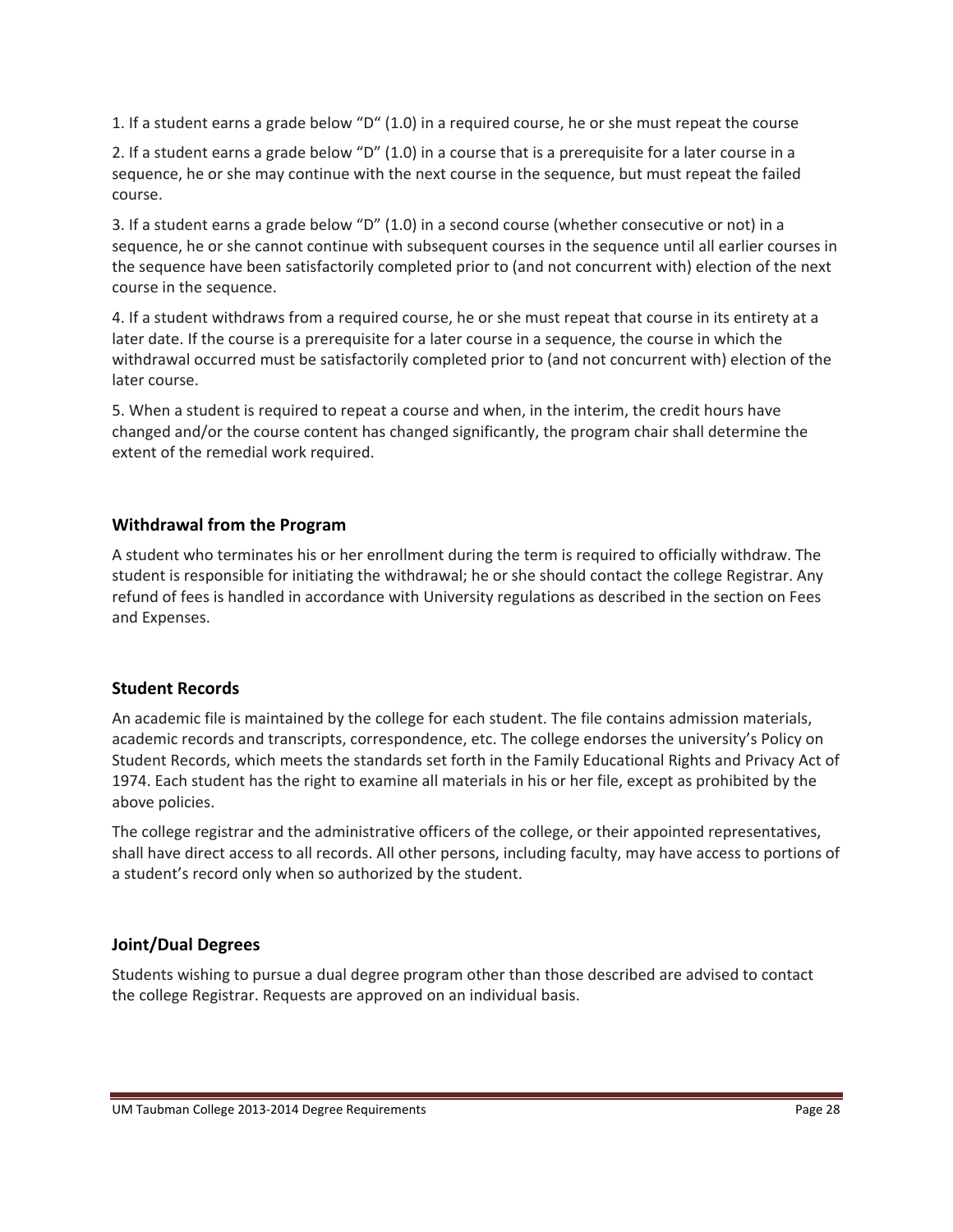#### **Officer Education Programs**

Officer education training programs are available to all students enrolled in the University of Michigan. Enrollment in officer education programs is voluntary, but the University and the armed forces expect each student who volunteers to meet the full obligations accepted. Since there are minor variations in the programs, interested students are encouraged to consult the chairpersons of the respective Army, Navy, and Air Force Officer Education Programs for information.

Questions regarding the granting of academic credit for Officer Education Program course elections for students in the Architecture Program should be directed to the college registrar.

# **IVC: TAUBMAN COLLEGE ACADEMIC POLICIES: COURSE ELECTIONS**

### **General Policy**

Students in the Architecture Program are not required to have election worksheets or drop-add forms signed and stamped by the college registrar, provided they are registering or making changes within the official registration/drop‐add period for any given term. Except under extraordinary circumstances, students will not be allowed to drop, add, or modify courses after the official drop-add deadline published in the university's time schedule. Any modifications to course elections after this date are subject to approval from the instructor(s) involved and/or the program chair or the chair's designee.

It is the responsibility of each student to adhere to the college's policies and procedures for course elections as described below. The college registrar reviews the class scheduled of all students to make sure they have complied with policy, but this does not take place until after the drop-add deadline has passed. If a student has not followed the college's policies and procedures, the registrar has the authority to change course elections consistent with the following rules. The student will be notified of such changes. Students should contact the registrar if they have any questions.

#### **Dropping and Adding**

Students may drop and/or add courses through the third week of any full term and the second week of any half term. A course officially dropped after this deadline will appear on the academic record ith the designation "W" (withdrawal). No credit is awarded toward the degree and grade point averages are not affected. A withdrawal from a course does not result in tuition reimbursement. An unofficial drop is when the student does not complete a course and does not obtain permission for a withdrawl. Unofficial drops are recorded on the academic record as an "ED". Provided the course is taken for a letter grade, an "ED" will be counted as an "E" when calculating grade point averages and no credit is awarded toward the degree.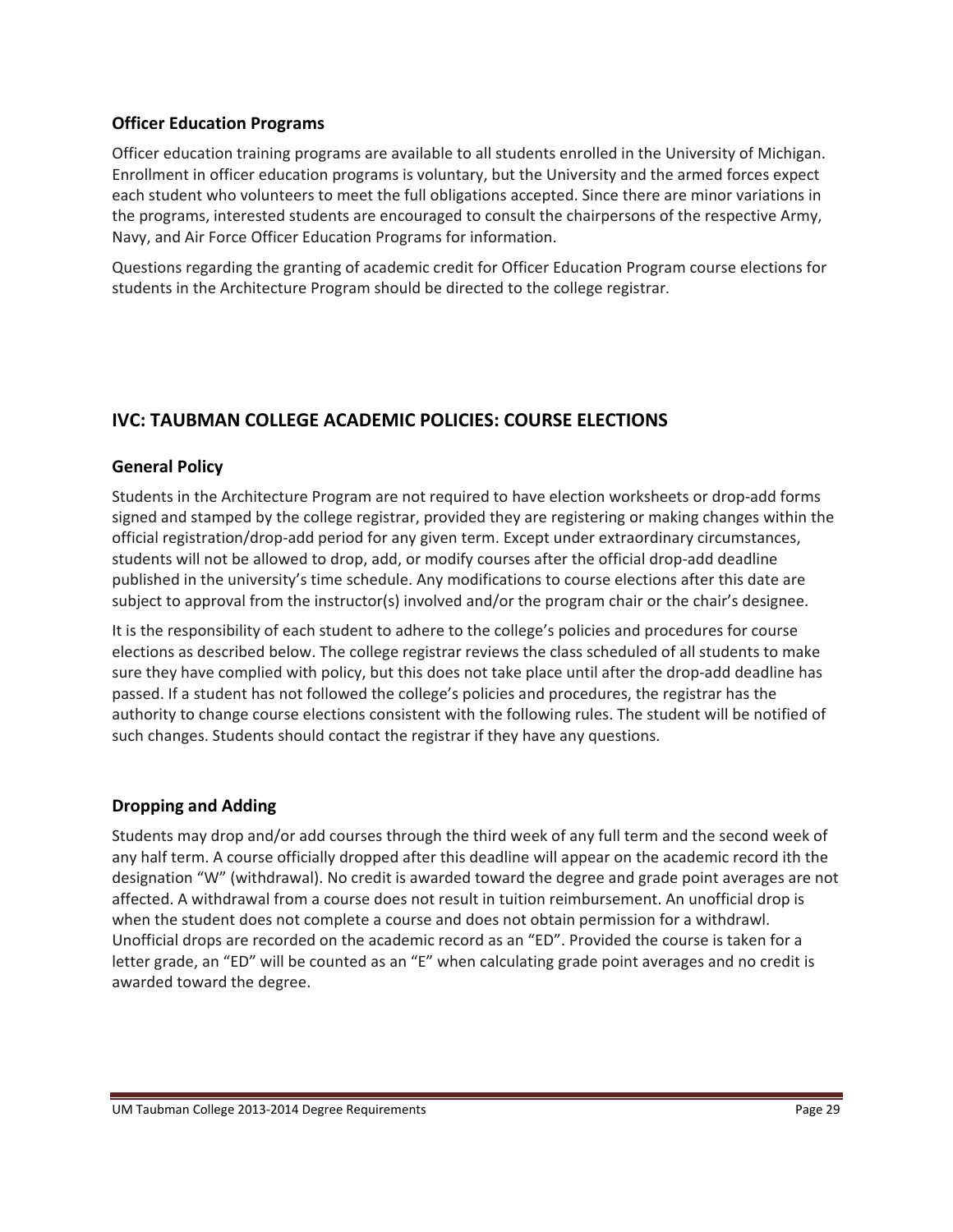### **Auditing Courses**

A student may elect or modify a course as an official audit (visit) through the third week of any full term and the second week of any half term. Permission of the instructor (a signature on an election worksheet or drop-add form) is required and regular fees are assessed. A course elected as an official audit will appear on the academic record with the designation "VI," but no credit will be awarded toward the degree and grade point averages are not affected. It is the responsibility of the student to make arrangements with the instructor as to class attendance, assignments, and/or exams to be completed. Unsatisfactory completion of these requirements, as determined by the instructor, will result in an "ED" (unofficial drop) on the academic record. The "ED" will not affect grade point `averages because the course was not elected for a letter grade.

#### **Pass/Fail**

A student may elect or modify a course to pass/fail through the third week of a full term and the second week of a half term, but under the following conditions:

- 1. Students in the M.Arch. degree may not take courses pass/fail
- 2. Courses offered by Taubman College may not be taken pass/fail

3. Courses taken to fulfill pre‐professional requirements for the B.S. degree—art, English, mathematics, physics, digital drawing, humanities, natural sciences, and social sciences—may not be taken pass/fail

- 4. Courses taken as substitutes for required classes may not be taken pass/fail
- 5. English Language Institute courses may not be taken pass/fail
- 6. A maximum of one course per term may be taken on a pass/fail basis

Credit hours for courses satisfactorily completed as pass/fail will apply toward the degree, but grade point averages are not affected. Instructors are not informed of those students taking a course on a pass/fail basis. Instructors report grades as usual iand the Office of the Registrar makes the following conversions:

- A through C‐ is entered on the academic record as "P" (pass) for credit
- D+ through E is entered on the academic record as "F" (fail) for no credit

#### **Architecture Independents Studies**

An independent study course is designed by you, the student, in consultation with a faculty member, to investigate an area of field of specialization not normally covered in a regularly scheduled course offering by the department.

Undergraduate students must use Arch 300 or Arch 400 as an independent study number. Permission of the instructor (an override) is required. Graduate students must use Arch 600 (Arch 593 for Architectural History) as an independent study number. Permission of the instructor and approval by the program chair are required. Students should obtain a Tutorial Studies Approval Form from the college registrar. Only one Tutorial Studies course may be elected per term, and no more than 6 credit hours of Tutorial Studies credit may apply toward the M.Arch. degree.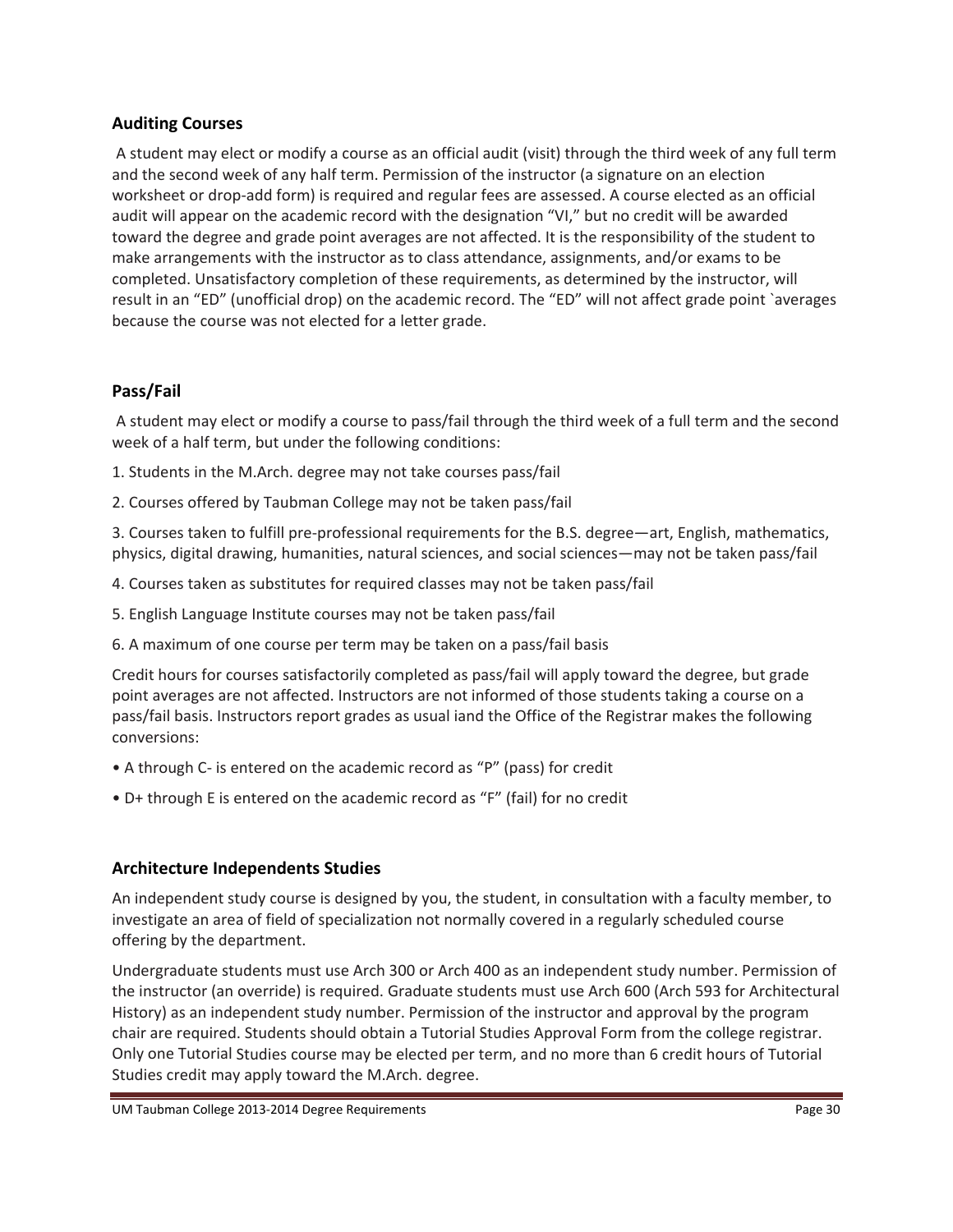# **IVD: Taubman College Academic Policies: Transfer of Credit**

### **Transfer of Credit**

Credit hours approved for transfer from another program, unit, or institution will appear on the student's transcript and will count toward the B.S. degree. Only credit hours, and not grades or honor points, will be posted to the student's record. Requests for transfer of credit should initially be made to the college registrar. In some cases, approval from the program chair is necessary.

Note: In order for course credits from external (non‐UM) institutions to be eligible for transfer to the architecture program, students must achieve a grade of C or better in those courses.

### **Undergraduate**

For undergraduate students, credit for academic courses from other units of the university and other institutions is evaluated by the Office of Undergraduate Admissions. All credit earned in other units of the university, except remedial courses below normal college‐level and introductory officer education courses, will transfer.

Credit earned through high school advanced placement exams, conducted nationally by the CollegeBoard, will transfer, provided the scores meet university standards (see www.admissions.umich.edu/drupal/AP‐IB‐credit . No credit will be awarded for placement exams offered by other departments of the university or by other institutions. Not more than 7 credit hours of nonacademic or technical courses earned at other institutions may be transferred; such credit is evaluated by the Architecture Program.

### **Course Waivers**

A student may petition to receive a course waiver in a course he or she has already completed at another accredited university. The student must submit a waiver request form to the faculty member teaching the course in which he or she is seeking the waiver and submit supporting documentation, including but not limited to course syllabus, assignments, projects, papers, and tests to demonstrate sufficient knowledge of the subject. The granting of a waiver is at the discretion of the individual faculty member. If a student receives a course waiver, he or she has fulfilled that requirement, but no credit hours will be granted. The student will need to register for another course of equal credits in place of the waived course. It is recommended that students select a replacement course in the same area in which they received the waiver. For example, a student receiving a waiver from a structures course should select a structures elective. For graduate students, the selected replacement course should be 500 level or above. Prior approval from the chair is required for 400 level courses.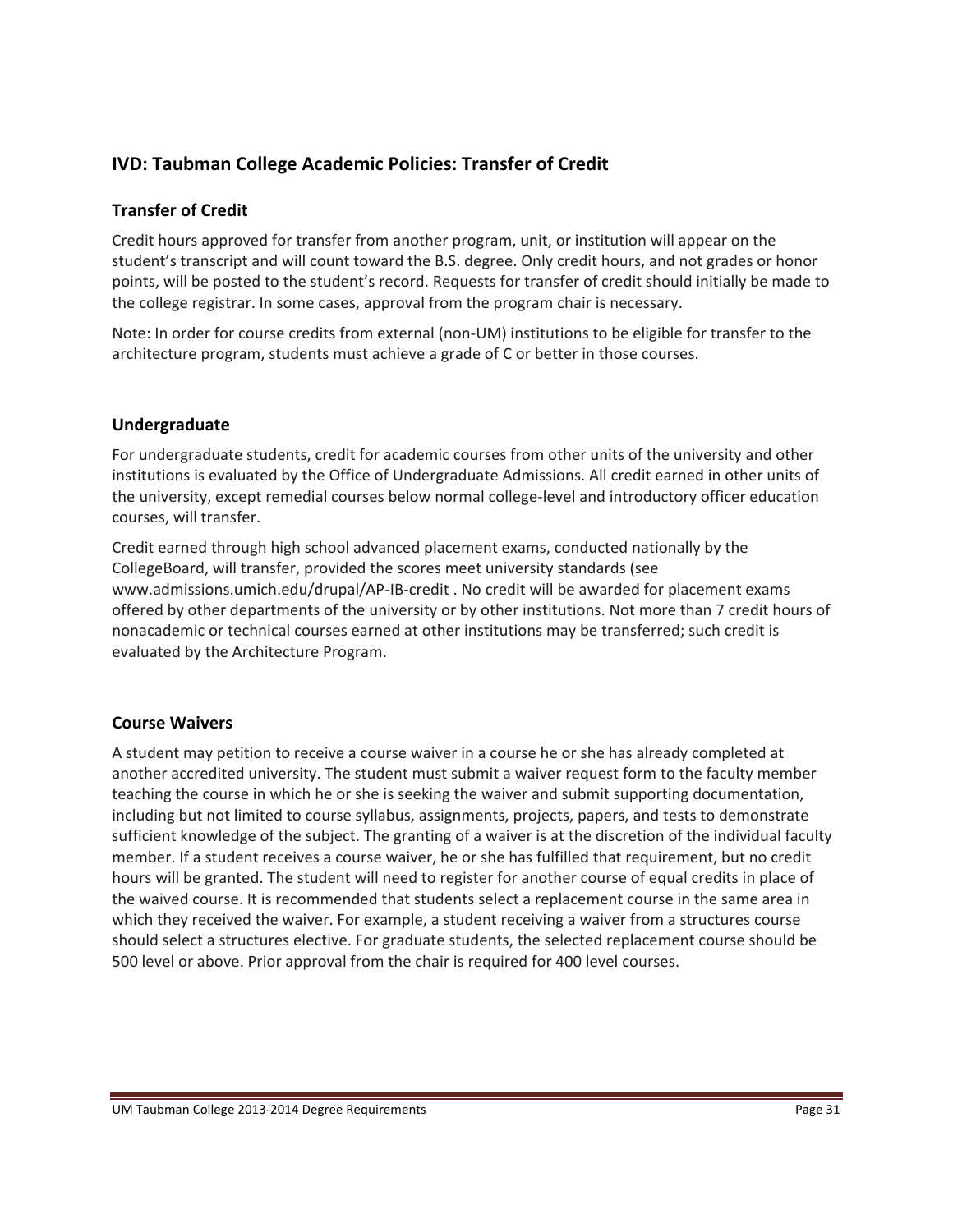# **IVE: TAUBMAN COLLEGE ACADEMIC POLICIES: GRADING**

#### **Grading**

Course grades are awarded on a letter system, A through E. These letter grades are translated into honor points for each hour of course credit, as follows:

| $A = 4.0$  | $B - 2.7$ | $D+ = 1.3$ |
|------------|-----------|------------|
| $A - 3.7$  | $C + 2.3$ | $D = 1.0$  |
| $B+ = 3.3$ | $C = 2.0$ | $D = 0.7$  |
| $B = 3.0$  | $C - 1.7$ | $E = 0.0$  |

In addition, the following notations are used to indicate unresolved academic situations:

| EDunofficial drop |  |
|-------------------|--|
|                   |  |

I.........................incomplete

NR....................no report from instructor

X.......................absent from examination

#### Y.......................course extends beyond published schedule of term

No honor points are given for courses in which any of these grades are assigned. Students receiving a grade of ED or NR are advised to contact the college Registrar immediately. Students earning grades of I or X are advised to read the section on Incomplete Grades and to contact their instructors immediately.

### **Grade Point Average**

The grade point average (GPA) for a term is calculated by dividing the Michigan honor points (MHP) earned during the term by the number of Michigan semester hours (MSH) elected for the term. The cumulative grade point average is calculated by dividing the total of all Michigan honor points earned during enrollment in the program by the number of Michigan semester hours elected in that program. The Michigan semester hours to not include credit hours:

- 1. Transferred from another program, unit, or institution
- 2. For courses elected pass/fail or audit
- 3. For professional work experience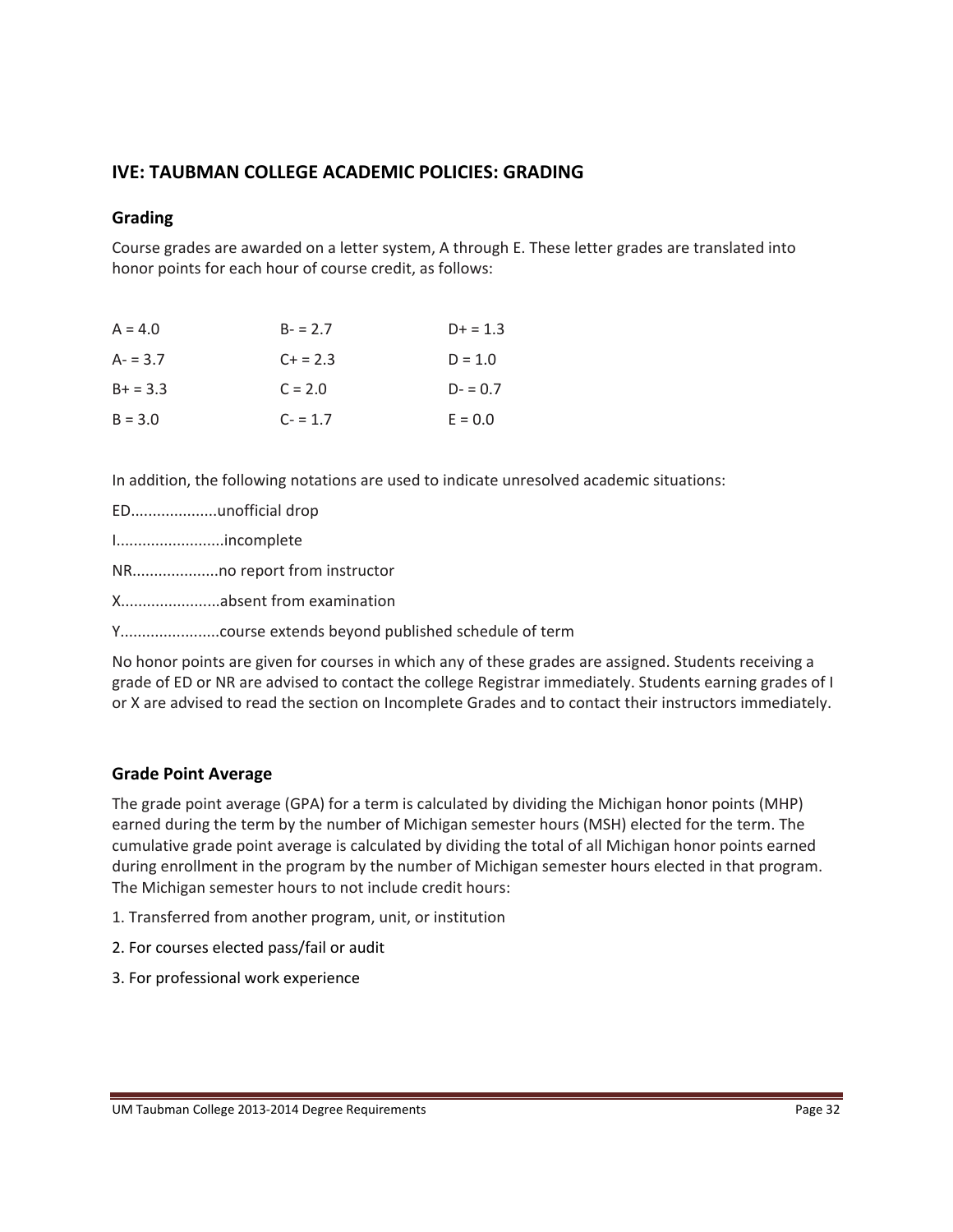#### **Term Grades/Transcripts**

Students enrolled on the Ann Arbor campus obtain grades through Wolverine Access on the Web. Grades for the current term will be available as they are entered in the computer system at the end of the term. Official transcripts must be obtained from the Transcript Department within the Office of the Registrar.

#### **Incomplete Grades**

When a student is unable to complete the required work for any course because of illness or for other reasons acceptable to the instructor and only when the amount of unfinished work is small, the instructor may report a grade of "I" (incomplete). As soon as a student learns that an "I" grade has been (or will be) reported, he or she shall immediately contact the instructor. The instructor shall explain to the student the work that must be made up and shall set a time period for its completion within the limits described below. A final grade must be submitted to the Registrar within two months following the last day of classes of the term in which the "I" grade was earned. This deadline may be extended for just cause provided the instructor files a time extension form with the Registrar prior to the two-month deadline. No extension will be granted beyond the last day of classes of the first full term (fall, winter or spring/summer) following the term in which the "I" grade was earned, unless such an extension is approved by the Program Chair. If the final grade is not submitted prior to the two month (or extended) deadline, the "I" grade will lapse to an "E." When a student is absent from an examination, the instructor may report a grade of "X." The procedures and deadline for making up this work are similar to those described above for "I" grades.

### **Good Standing**

To be in good standing in the undergraduate program, a student must have a GPA of at least 2.0 for the term just concluded and a cumulative GPA of at least 2.0. To be in good standing in the graduate program, a student must have a GPA of at least 3.0 for the term just concluded and a cumulative GPA of at least 3.0.

# **IVF: TAUBMAN COLLEGE ACADEMIC POLICIES: ACADEMIC DISCIPLINE**

### **Definition of Academic Discipline**

Any student not in good standing is on academic discipline under one of the following categories: Action pending, probation, further enrollment withheld or reinstated on Probation. As soon as possible after the college receives the transcripts, all students on academic discipline will be notified of their status. Each student so notified should contact the college Registrar immediately. For students on academic discipline, the program chair (or chair's designee) has the right and responsibility to approve course elections and changes, to require the election of specific courses and to establish a maximum or minimum number of courses and credit hours. The final responsibility for the administration of matters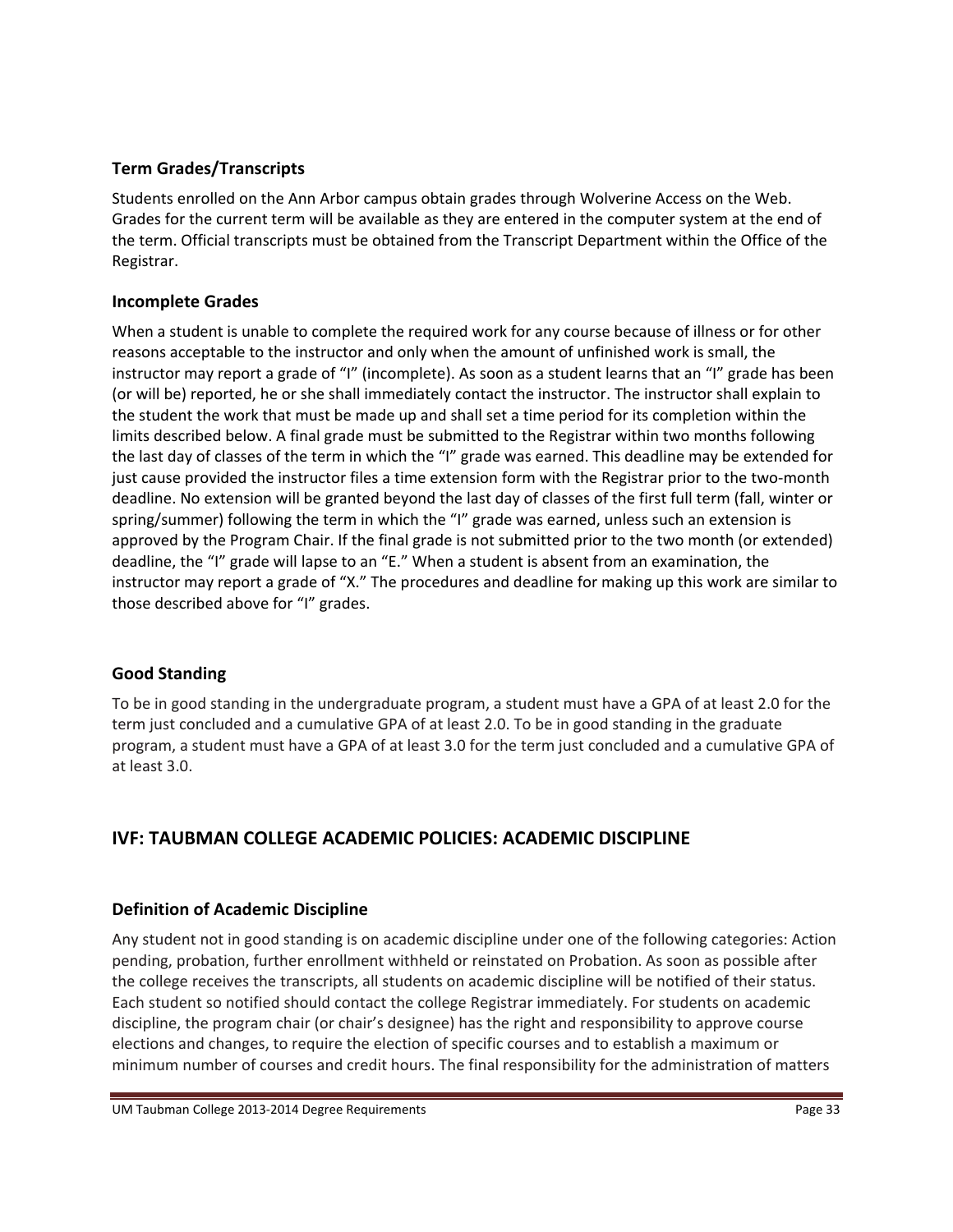related to academic discipline rests with the committee on academic standing. All actions of academic discipline are entered on, and become a permanent part of, the student's academic record; except that when such action results from administrative, faculty, or staff error, the entry will be expunged. As soon as the student corrects all academic deficiencies, record clear is noted on the transcript, and the student is again in good standing.

In this policy on academic discipline, term, except as modified, refers to either a full term or a half term. When a student elects less than 6 credit hours in a term, his or her academic status will normally be determined by counting the current term and the preceding term as a single combined term; except that if this totals more than 20 credit hours, the status will normally be determined by counting the current term and the following term as a single combined term.

# **Action Pending**

Action pending is assigned when the academic record of a student not on probation or reinstated on probation is incomplete (grades of ED, I, NR, or X) for the term just

concluded, and when failure to correct this deficiency will result in a term GPA and/or cumulative GPA below 2.0 (undergraduate)/3.0 (graduate). Action pending is assigned only for the two-month period permitted for finishing incomplete work. At the end of this makeup period, the student's academic record will be reviewed again and a status of either good standing or probation will be assigned, except that further enrollment withheld may be invoked in cases of extremely poor academic performance.

# **Probation**

Probation is assigned when a student not already on probation or reinstated on probation has a deficiency of:

1. Less than 10 honor points below a 2.0 (undergraduate)/3.0 (graduate) for the full term just concluded

2. Less than 5 honor points below a 2.0 (undergraduate)/3.0 (graduate) for the half term just concluded

3. Below a cumulative 2.0 (undergraduate)/3.0 (graduate) GPA Probation is assigned for a period of one term only, during which the student is required to:

- 1. Earn at least a 2.0 (undergraduate)/3.0 (graduate) GPA for that term
- 2. Raise his or her cumulative GPA to at least 2.0 (undergraduate)/3.0 (graduate)

3. Meet any other special conditions of the probation

If a student satisfies all requirements of the Probation, he or she is again in good standing. If a student fails to satisfy all of these requirements, a status of further enrollment withheld is assigned. The student may not continue in the program unless he or she successfully appeals that action.

### **Further Enrollment Withheld**

Further enrollment withheld is assigned when a student is in severe academic difficulty. Specifically, one of the following: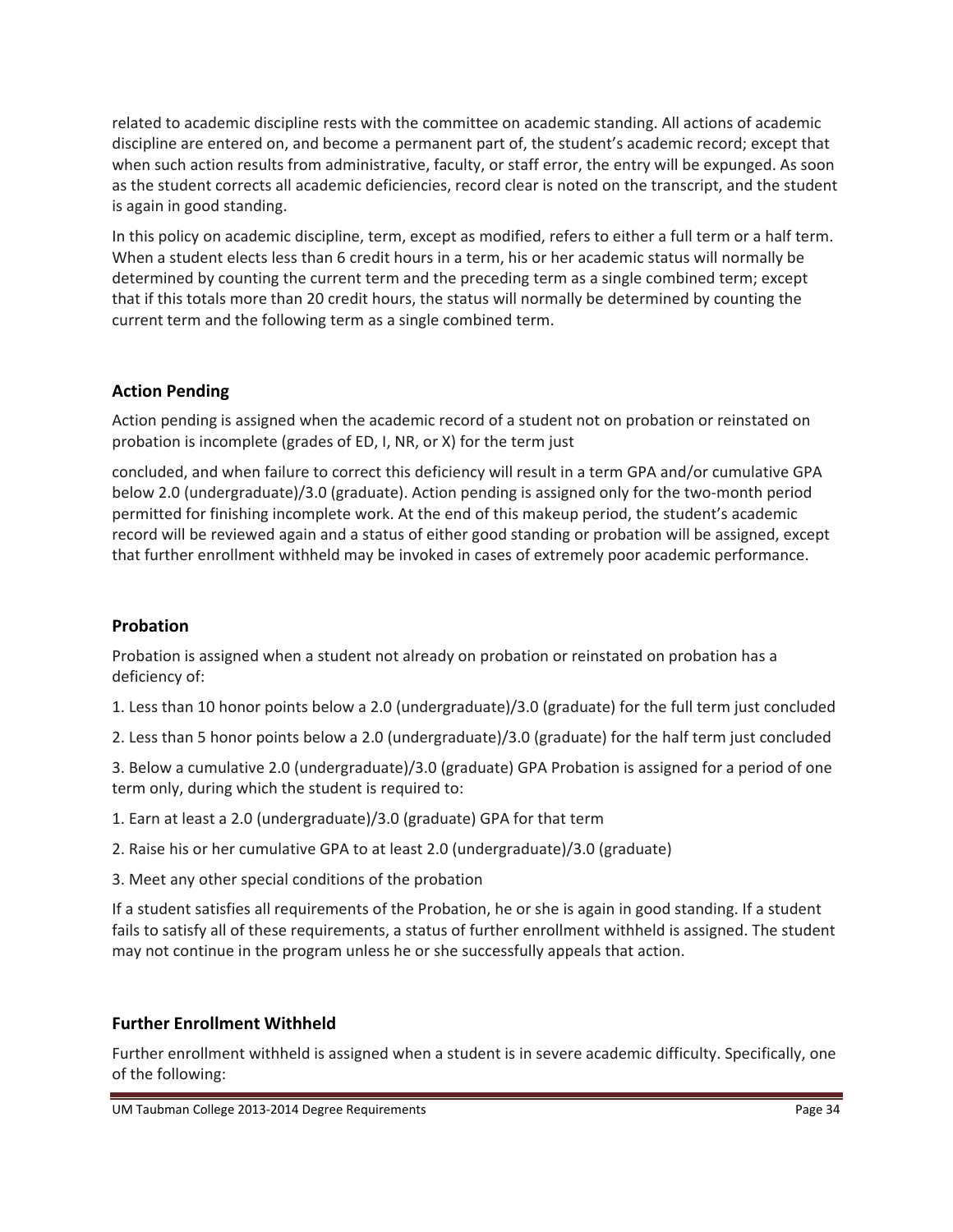1. If the term GPA, the cumulative GPA, or any combination thereof is below 2.0

(undergraduate)/3.0 (graduate) for two successive terms.

2. If there is a deficiency of 10 or more honor points below either a 2.0 (undergraduate)/3.0 (graduate) full term GPA or cumulative GPA

3. If there is a deficiency of 5 or more honor points below either a 2.0 (undergraduate)/3.0 (graduate) half term GPA

4. If there is lack of reasonable progress toward a degree

5. If a student on probation or reinstated on probation fails to meet all requirements of the probation

When further enrollment is withheld and if the student is not already on Reinstated on Probation, he or she has the privilege of appealing the action, in accordance with procedures established by the committee on academic standing. The student will be required to explain in writing the particular reasons for the low academic performance and to present a compelling argument why continuing enrollment or readmission should be permitted. Each case will be carefully considered on its own merits. If the committee on academic standing approves the appeal, the student is reinstated on probation. If the committee denies the appeal, the student is prohibited from enrolling in the college normally for at least two full terms, and the status of further enrollment withheld continues in effect. During the last term of the required disenrollment period, the student may petition for reinstatement by presenting evidence that, during this period, he or she has taken steps to substantially improve his or her chances for academic success in the remainder of the program. If the committee approves this petition, the student is reinstated on probation.

# **Reinstated on Probation**

Reinstated on probation is assigned following a student's successful appeal, or subsequent petition, of further enrollment withheld. Reinstated on probation is assigned for a period of one term only during which the student is required to:

1. Earn at least a 2.0 (undergraduate)/3.0 (graduate) GPA for the term, unless a higher GPA is prescribed by the committee on academic standing

2. Raise his or her cumulative GPA to a level prescribed by the committee on academic standing

3. Meet any other special conditions of the probationary reinstatement

If a student satisfies all requirements of the probationary reinstatement and has a cumulative GPA of at least 2.0 (undergraduate)/3.0 (graduate), he or she is again in good standing. If a student satisfies all conditions of the probationary reinstatement except that the cumulative GPA is still below 2.0 (undergraduate)/3.0 (graduate), he or she is on probation. If a student fails to satisfy the requirements of the probationary reinstatement, further enrollment is automatically withheld and further appeal for continuing enrollment is not permitted.